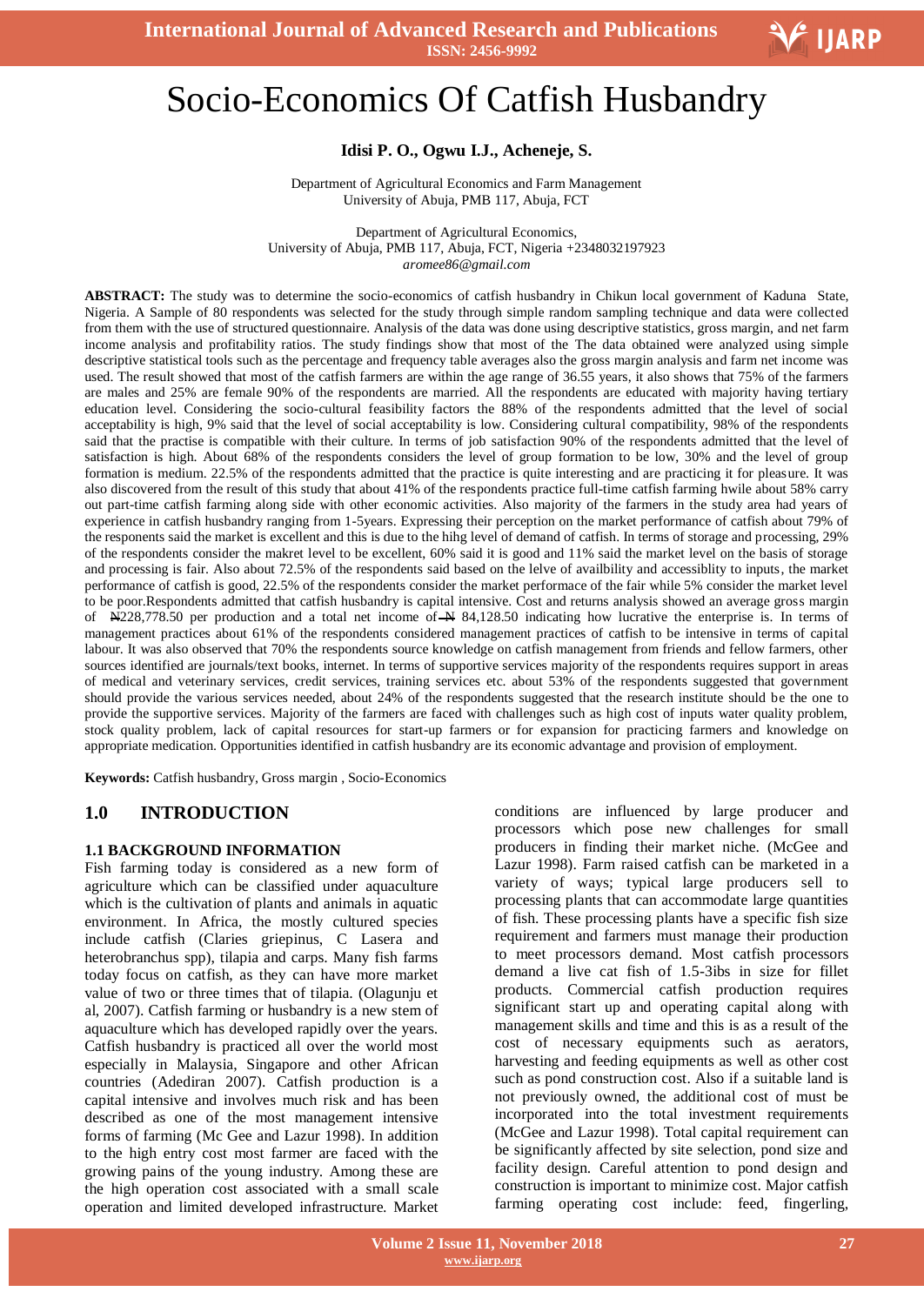

electricity for well and aerators, labour for feeding, water quality management and harvesting. Feed which makes up to about half of the operating cost of producing catfish is imported into the country from other countries in the U.K and USA. In most cases it is only the farmers who have land and equipment available that can diversity into catfish farming without incurring large expenses, because of high start up capital and operating expenses and risk of catfish production. It is therefore necessary for the producer to carefully consider the best market opportunity and follow recommended management practices to accurately evaluate the economic potential of catfish husbandry (McGee and Lazur 1998).

#### **1.2 PROBLEM STATEMENT**

The interest for catfish farming has increased over the years rapidly as a result of the awareness of the importance of this practice to individuals and the economy at large, as well as the advantage attached to it. The government of Nigeria has shown it interest through setting up of various national programmes and projects such as the aquaculture and inland fishery project (AIFP), presidential initiative on aquaculture (FAO 2005). Also the government has shown its interest through the sponsorship of researches on aquaculture, through grants and establishments of fish farm estates. Despite the interest shown so far by the government and the private sectors of establishment in the production of fish generally, the gap between the demand of fish in Nigeria (1.3 million metric tones annually) and the supply of fish from domestic production (about 0.45 million metric tones annually) have ever been widening (FAO 2000). Ita (1993) estimated if Nigeria is to be self sufficient in fish production generally, a total of about 900,000 ha of water surface must be cultivated to produce a minimum of 900,000 metric tonne of fish a year (estimating a minimum of 1 metric tonne per year) Despite the awareness of the need to improve production to m meet up with the gap between fish demand and fish supply, local production over the years have not been able to meet up, specifically in catfish production. Cat fish farmers have not achieved the desired output expected from their production that can make a significant change in closing up the gap between fish demand and fish supply in the country. And this can be attributed to some cultural and economic problems well as some social, and enlightenment problems affecting the farmer. Therefore it is against this background that this research work is embarked upon to provide answer to the following research questions that could be faced by practicing cat fish farmers.

- 1. What are the socio-economic characteristics of catfish farmers in the study area?
- 2. What is the level of awareness of improved management practices of catfish husbandry in study area?
- 3. What are the socio-cultural and economic feasibility of catfish husbandry in study area?
- 4. What are the supporting services available for catfish farmers in the study area?
- 5. What are the challenges and opportunity in catfish farming.

#### **1.3 OBJECTIVE OF THE STUDY**

The objective of this study can be viewed to be in two folds; the broad objective which is to determine the socio economics of catfish husbandry in chickun local government area of Kaduna State. The specific objectives are to:

- Identify the socio-economic characteristics of catfish farmers in the study area.
- Identify the various improved management practices for catfish production.
- Examine the socio-cultural, technical, technical and economic feasibility of catfish farming in the study area.
- Identify the challenges and opportunities of catfish farming.
- Identify the various supporting services that are available for farmers in the study area.

#### **1.4 JUSTIFICATION OF THE STUDY**

Catfish farming has attracted must interest on the assumption that there limited risk in terms of mortality from natural sources and that the feeding of catfish is not as complicated as that of say poultry and may not require importation of feed concentrate with foreign exchange (Ita, 1993). Based on these assumptions investors have launched into this new field of catfish farming with little or no supporting information on its feasibility. It has been observed over the years that those farmers who have little or no knowledge on catfish husbandry launch themselves into the practice without the basic information on the important management practices and supportive services made available by the government or other non-governmental agencies. These have accounted majorly for the low rate of catfish production in Nigeria as production is still at the traditional level. The fish demand level of Nigeria is one that is far above the supply level, which means more production is needed. Catfish farmers can get improved results from their if the necessary information on how to improve production, how to use some special technologies which are new in the catfish industry and applying them rightly as well as information on how to guard against adverse conditions. Local catfish farmers and potential catfish farmers will find the information from this study useful as it will aid the local fish farmer increase their production by exposing them to practices that can improve their production levels, which in turn increase their profit level and this helps in improving their livelihood. Also the potential and beginning farmers will find information in this study useful as the information provided on the challenges and opportunities which will serve as a guard to what they should expect if they go into production and it will also give them a good stand in business since they have the basic information on how to improve production at their finger tips. In extension information provided in this work can be useful to police makers, as it can guard them in any plan relating to catfish husbandry. The general public can also benefit from the information provided in this work as it provides information on a lucrative.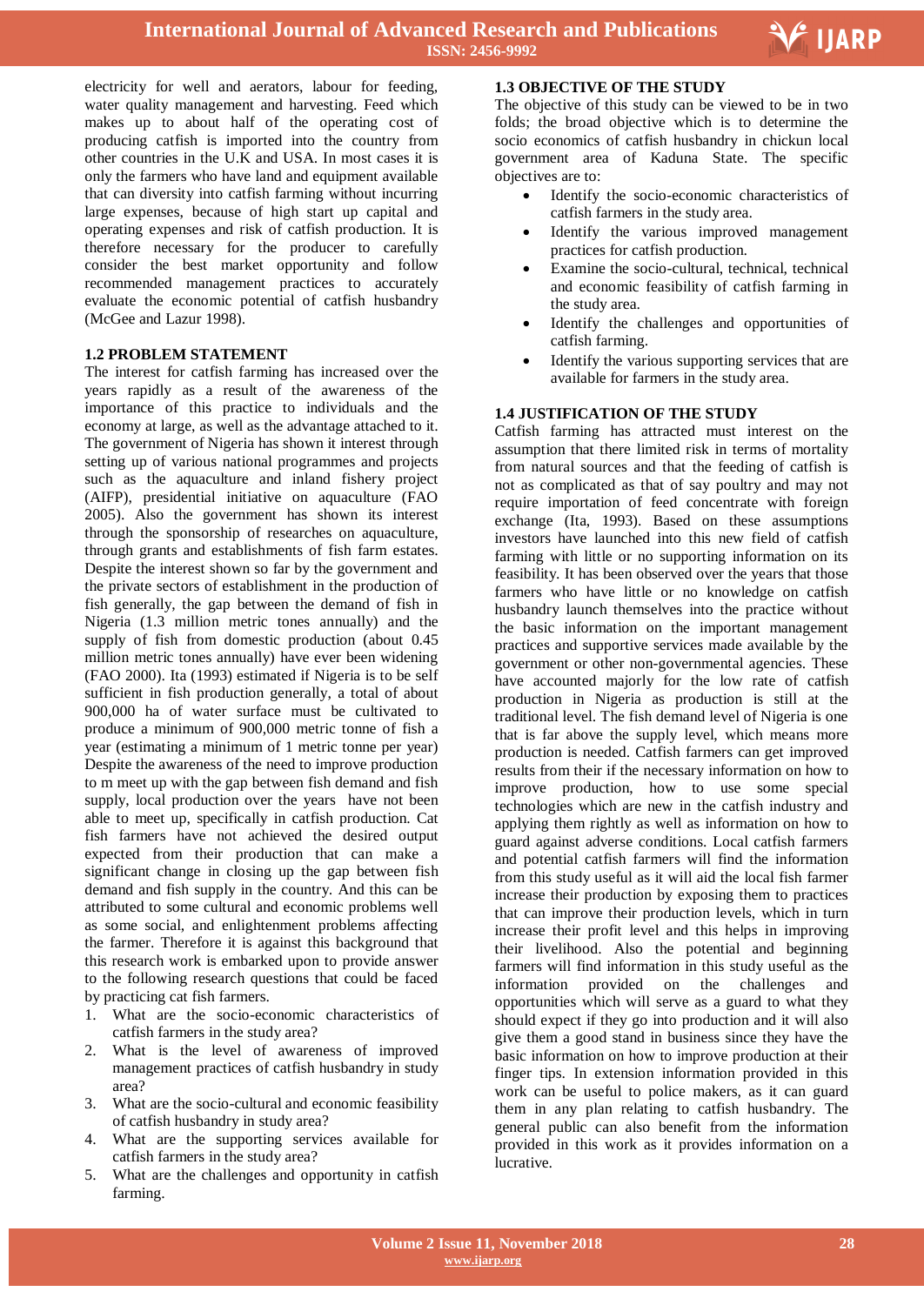

## **2.0 LITERATURE REVIEW**

#### **2.1 HISTORICAL PERSPECTIVE OF CATFISH HUSBANDRY IN NIGERIA**

Omitoyin (2007) stated that the history of catfish farming in Nigeria could be traced down to the early 1920's, when some traces of fish farming activities were carried out by some white missionaries in Ilora, Oyo state, the where fish was raise to supplement the protein of pregnant women. Conventional fish farming was introduced in Nigeria by Maclaren in 1949 on brackish water fish cultivation experiment in Onikan, Lagos and in Jos Plateau State (Fagbenro 1993). In experiment with grey to determine the potential of brackish water fish culrure in the Niger Delta region of Buguma, fish farming communities within the coastal flood plains have for decades practiced traditional fish farming. Presently this types of fish farming (traditional fish farming) does not play significant role in the national economy. Fish culture in ponds has been identified as a more reliable alternative which can contribute towards meeting the increasing fish demands of the teeming Nigerian population (Otubusin et al, 1991). Although these early practices of fish farming were not satisfactory, the trials however generated sufficient interest, which propelled the regional government to establish more fish farms (Oyedapo et al, 2003). Fish culturing is a relatively new practice particularly in the developing countries. The delay in it recognition in Africa especially in Nigeria is due to the fact that more emphasis has been given to crop agriculture and animal husbandry. In Nigeria, this practice occurs mainly in land and only recently has the coastal regions been the focus of development. The coastal zone covers an estimated area of one million ha and offers considerable potential for commercial fish production (Fagbenro, 1998). In essence this potential provides the impetus for subsequent government involvement and interest in the business enterprise. Researchers who want to further work on cat fish husbandry will find this work to be of great help.

#### **2.2 AIM OF FISH FARMING**

Aquaculturists manipulate certain components of the environment to achieve a greater control over production of aquatic organisms than is normally possible in nature. The primary aspects of fish farming include controlled breading and grow out. Interest in depopulation of wild fish caused by the increase in the number of anglers (fishermen) able to move quickly about and use sophisticated tackle as well as harm done by pollution and industrialization of water courses for navigation or for hydropower. Fish culture is principally practiced in ponds, which are easy to manage with respect to things such as breeding, determination of stocking rate, stocking and maintenance, (Omotosho and fagbenro, 2004). The main aim of catfish farming is principally to produce quality fish food for human consumption. Also to enhance culture base fishery by providing enough fingerlings for restocking open waters like natural and open lakes, reservoirs and running streams in order to prevent the extinction of commercially important species of fish especially when and where there is exploitation (Omitoyin, 2005).

## **2.3 THE AFRICAN CATFISH (Clarias pariepinns)**

## **2.3.1 GENERAL BIOLOGY**

The African catfish is a remarkable beast with genus displaying an eel shape (having an elongated cylindrical body with dorsal and anal fins being extremely long). Both fins contain soft fin rays. The head is flattened, highly ossified, the skull bone forms a casqued and the body is covered with a smooth scale less skin. The skin is usually dark pigmented on the dorsal and lateral part of the body. The colour is uniformly marbled and changes from prayish olive to blackish according to the substrate. On exposure to light the skin colour becomes lighter (Bruton 1989). They have four pair of unbranched barbles, one nasal, ona maxillary (longest and the most mobile) on the vomer and two mandibular (inner and outer) on the jaw. Tooth plates are present on the jaw as well as on the vomer. The major function of the barbles is basically prey detection. A super-brachial or accessory respiratory organ composed of a pair of pear-shaped air chambers constraining two arboresent structures is generally present. These arborescent or cauliflower-like structures located on the second and fourth branchial areas, are supported by cartilage and covered by highly vascularised tissues which can absorb oxygen from atmospheric air (Moussa, 1996). Catfish has a phenomenal distribution from cape province of South Africa throughout Africa into Asia-minor. This air breathing cleriid species exist in diverse environment ranging from tropical, and represented in a correspondingly diverse array of aquatic faunal assemblages from the species of poor Orange River system to species riche Lake of Malawi (Bruton, 1989). Natural history studies especially that carried out by Greenwood in the mind 1970's and later those of Bruton in the late 1980's have shown C. gariepinus to be a fascinating, extremely hard and adaptable animal, efficiently able to exploit a wide variety of both animal and plant protein, under diverse environmental and habitat instability. The animal is highly fecund; spawning usually takes place after rain with raising water level. Hatching although temperature dependent, occurs approximately 18-24 hours after fertilization at  $24-28^{\circ}$ C. the offspring, by exploiting new inundated environment which are usually rich in food, operate temporarily in an iconological vacuum, free from inter and intra specific interactions. However, competition for food and cover which results in siblings cannibalism has recently been shown to be density dependent under culture conditions. Growth under normal conditions particularly under controlled aquaculture conditions is fast. The species is an opportunistic omnivore capable of switching feeding modes, depending on prey availability. It is hardy and do not easily succumb to disease. This is principally a consequence of its wide environmental tolerance. This ubiquitous fish is the most important individual species in the traditional African freshwater fisheries estimated to comprise some 20% of the total catch in Africa. (Clay 1997). Another exciting feature of the catfish in terms of aquaculture, is it's potential for highly intensive culture without prerequisite 'pond accretion or high were exchange rates facilitated by it's air-breathing ability and tolerance of poor water quality. (Bruton, 1989).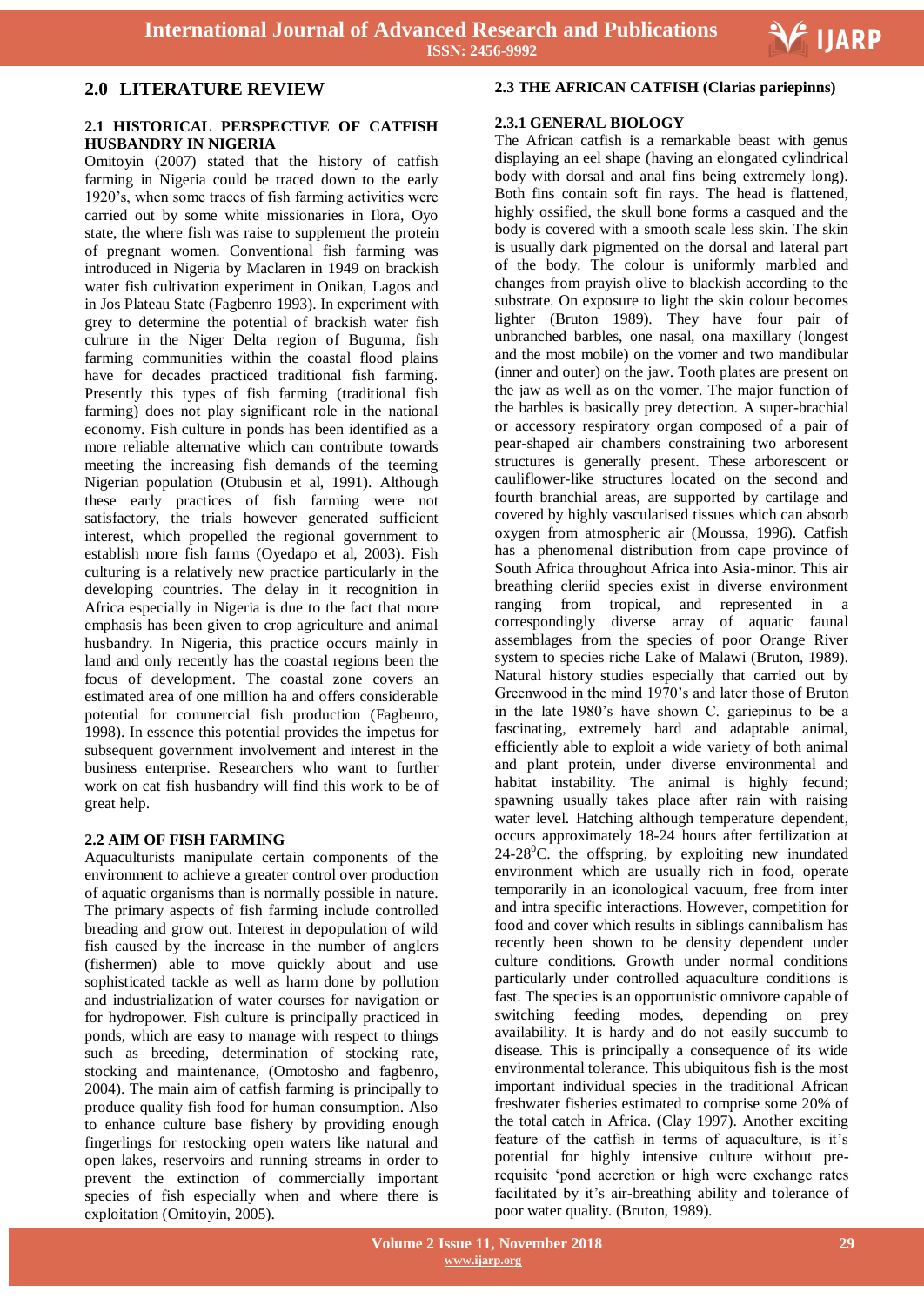

#### **2.3.2 SYSTEMATICS**

Catfish are classified into the order suliriforms which include such familiar fish as the bull heads, squeakers, electric fish, sea barbell and armoured fishes, as well as less familiar forms such as the dodradids, plotosids, pimelodids and callithyids. There are about 2000 species of catfish in the word (about 8% of the total number of fish) (Teugels 1996). Most African catfish are either too small or too difficult to culture or world encounter too much consumer resistance to be successful aquaculture candidates. There are only three African siluoridea families which contain some species considered as suitable food fish aquaculture. There are Claroteidea (formerly Bagridea), the schilbedidea and the clariidea. The claroteidea include some aquaculture species in the genus chrysichthys and Bagrus. (Teugels 1996). Several species of the genues schilbe in the family schilbeidea also have aqucalture potential, although they generally have a slow growth rate. The meat of those in this species n as with those in the family claroteidea, is white. This a sharp contrast to the yellowed meat coloration of the clarified species of the genera clarias, heterobranchus, dinotopterus and Bathyclarias, (Teuguels 1996).

## **2.3.3 HABITAT**

Clarias pariepinus inhabits calm water of lakes, rivers, streams swamps to flood plains, some of which are subjected to seasonal drying. The most common habitat frequented are the flood plain swamps and pools in which the catfish can survive in the dry season due to the presence of the accessory air-breathing organ. (Bruton 1989). This species has the qualities of an aggressive and successful invader which readily adapts to living in new habitat. Some of the qualities include high fecundity, flexible phenotype, wide habitat and environmental tolerance, ability to feed on a wide variety of prey, rapid early development and growth. Studies in East Africa have shown that introduced C. gariepinuys can decimate population aquatic invertebrate. At least 20species of parasites are carried by C. gariepinus of which one (Argulus japoncius) is an undesirable alien in Africa which could be spread to new localities via translocation. Aquaculturist in Africa and all over the world have been more careful about the danger posed by this aline and other translocated aquatic and this is because of the threat to the industry by the way of transfer of disease and parasites and mainly because of their negative effect on indigenous aquatic species and the possibility of hybridization and it's effect on biodiversity, (Clay, 19978). For the above reason and because of the particular threats which it poses it is recommended that C. gariepinus in Africa should only be cultured in catchment in which it naturally occurs. (De moore and Bruton, 1998).

## **2.3.4 FEEDING**

The African catfish can truly be regarded as a mobile sense organ with thousands of tactile, electric, taste, chemical and sound receptors scattered all over the body. The eyes are relatively poorly developed and only appear to be able detect movement and change in illumination levels. African catfish are mostly efficient at capturing prey at low light levels (Merron, 1993). The

 African catfish is equipped to feed on a variety of food organism from plankton to fish. The month is wide, sub terminal, transverse and capable to considerable vertical displacement for engulfing large prey or large volume of water during filter feeding. Juveniles up to 50mm feed mainly on chimomid larvae, shrimps and small planktonic or benthic crustaceans. Large juveniles up to 100mm also feed on the above prey as well as dragonfly nymph fish fry and small crabs. Adult feed mainly on fish, crabs and snail. Predation is most efficient on relatively slow moving bottom living organism, but fast prey like the fish can be caught using the pack hunting tactics. Also the range of food taken by an adult catfish could cover frogs, snakes fledging birds and small mammals as well as algae, macrophyte, seeds and fruits. Some adults may strictly feed on zooplanktons or chirnomids. Studies have shown that there's high growth rate and maximum size occur when diet has high protein content. In catfish the sense of taste have been found to be of more importance than sight, (Meerron and Bruton, 1993, 1998).

## **2.3.5 BREEDING**

Catfish have a very high reproductive ability (very prolific) the structure of both the make and the female differs and this forms the basis for distinguishing both sexes physically. The ovaries of C. garicpinus are pair clongated organs situated dorsally in the body cavity. The oviduct of the two ovaries fuses and opens into a urinogential papilla. Mature females have large ovaries which fill the body cavity and may constitute 7-10% of body weight. The testes are also pair and connected by a fused spermatic duct opening into an elongated, pointed urinogenital papilla. The elongated and pointed urinogental papilla of the male is the only external feature upon which makes and females can be distinguished. Gonad maturation begins in winter and associated with increasing water temperatures. The adults awaits suitable environmental conditions for spawning (egg production), which normally takes place in spring and summer in shallow water where the eggs fertilized adhere to leaves and stems of plants. Spawning generally takes place at night in recently inundated marginal area and mostly after heavy rain. The advantage of this is that the catfish would be vulnerable to visually-orientating predators, where as their own breeding activities would not be affected as they apparently rely mainly on non-visual cues. There's often a massive aggregation before spawning during which the make among themselves for the right to court with the female. In rivers massive migration of catfish may take place before spawning, sometimes numbering thousand of fish (merron, 1993). The courtship rituals are fairly complex. Pre-nuptial aggression can become intense and this can result in lacerations (cuts or body damages). The courtship behaviour culminates in the release of gamete, which involve the male fish twisting around the female in a U-shape prior to the release of the gamete. Fertilization of the eggs takes place externally. Catfish sperm is motile for 80 to 120 seconds which is very short compared to that of the tilapias. The male release it's sperm before the female spawns her eggs. There's no parental care for the young in African catfish except by the choice of suitable spawning site. the shallow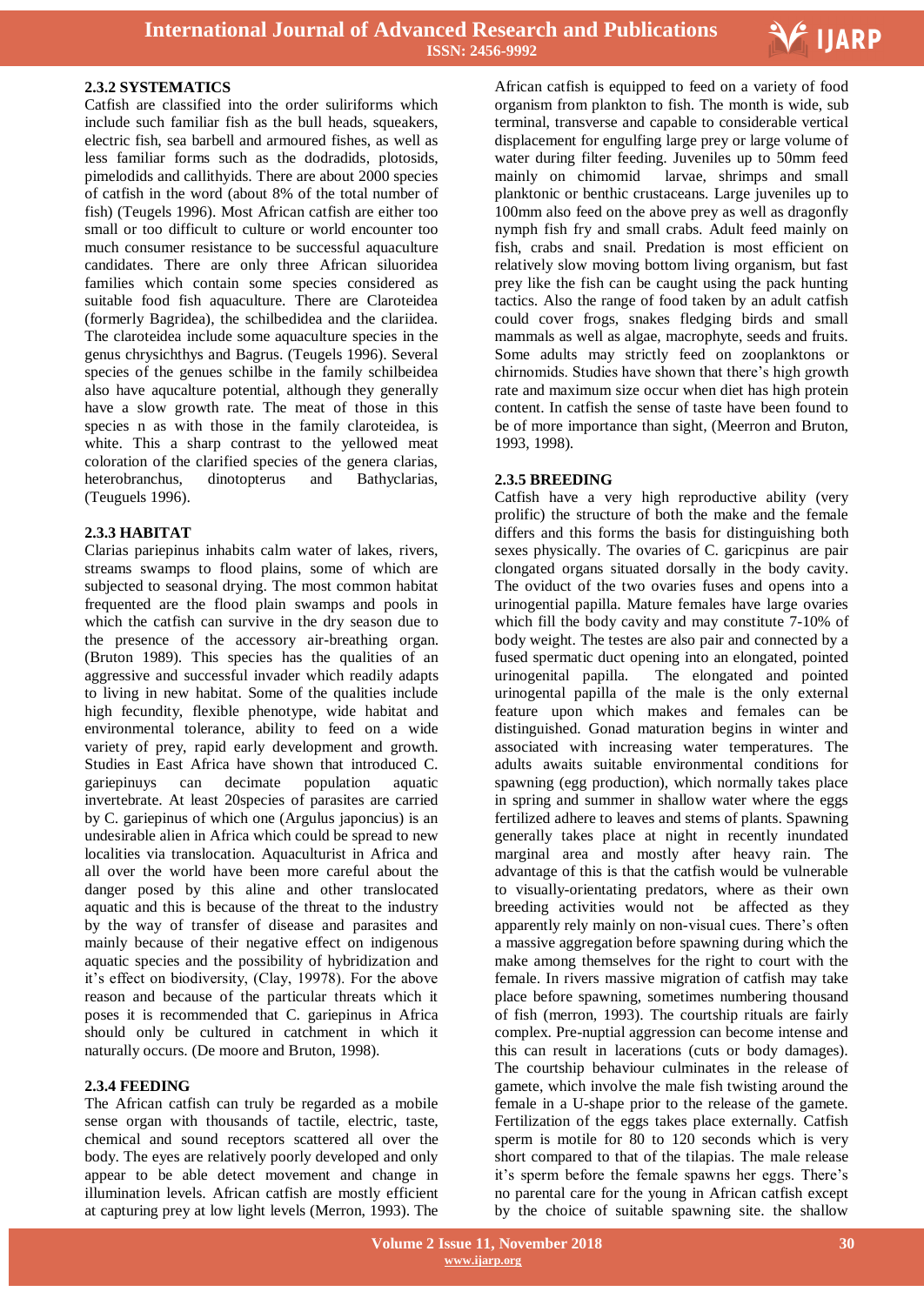

recently flooded highly vegetated areas usually chosen for spawning are typically free of predators and rich in food resources. Eggs and larvae development are usually rapid. Eggs hatch 42-28 hours, depending on incubation temperature. The larvae and juveniles are secretive and seek out confined micro habitats where they feed on small invertebrates in shallow inshore areas. (Merron 1993).

#### **2.4 DEVELOPMENT OF THE CATFISH INDUSTRY**

In comparison to the rest of the world, the industry in Africa is significant as the entire continent contribute only about 0.4% to the total world aquaculture production between 1984 and 1995 (PAO, 2000 Hecht, 2000) this corresponds to 60% increase over the previous decade. Similarly FAO (2003) describe Africa's aquaculture production at global level as insignificant as it account for about 0.9% (404571t) of the global aquaculture production in 2000. Nonetheless aquaculture in Africa is going through an exciting phase evolution and growth after numerous false starts that did not result in any meaningful aquaculture development. This lack of development exist against a backdrop of condition that would benefit greatly from the rapid development of aquaculture on the continent namely, high incidence of poverty, malnutrition and unemployment (Hecht, 2000). Various reasons have been adduced for the slow pace of aquaculture development in Africa. These include:

- 1. Lack of localized knowledge system on aquaculture among African farmers
- 2. Prevalence of foreign aid programmes organised on a top-down basis with inconsistent short term goals and excessive dependence on donor funded aquaculture development programmes.
- 3. Low allocation for aquaculture development in the national budgets.
- 4. Poor or slow growth of cultured species.
- 5. Poor stock management
- 6. Loss of genetic diversity to culture system

Others include contamination of the wild and indigenous gene pool, lack of baseline genetic data and poor species identification 9Pulin and Capilli 1998) According to Arookoyo and Bolounduro (1995), polices put in place for operational challenges in order to ensure the national goal of self sufficiency in fish production and over al food security include.

- 1. Focusing on on-station and on farm adaptive research in aquaculture on the following.
	- Fish farm design and pond construction using cheaper and affordable materials.
	- Efficient pond fertilization technique using both organic and inorganic fertilities.
	- Choice of species combination and stocking density.
	- Fish send production technology.
	- Integrated fish and livestock, fish and arable farming system based on readily available resources.
- 2. Training of adequate manpower at various levels because of the te3chnical and professional demand of the sub sector in a serious attempt to fully

 develop it. The emphasis being to provide highly skilled, motivated staff to carry out research activities to generate technologies, which are well focused and targeted to client needs and leading to sustained agricultural development.

- 3. The poor investment in aquaculture research in the 1970's and 80's resulted in poor staffing, low output and performance of the research institute. To readdress this government has put in place a National Agricultural Research project (NARP) with assistance from the World Bank. Moreover the federal government investment in the agricultural sector increase from 2.4% of the total capital expenditure in 1992 to 4.3% in 1993, while the recurrent expenditure increased from 0.4% of the total to 1.1% when the same period (CBN, 1994).
- 4. Realizing the potentials of aquaculture, fish culture is being popularized through the establishment of home stead fish ponds in urban and rural area. Technologies adjudged to be feasible in terms of cost simplicity, profitability and compatibility are being disseminated across the country on fish culture by the agricultural development Projects (ADP's) and National Agricultural Institutes (NARI).

Fisheries research institutes have packed on shelf technologies at on station trials, of which only few have been disseminated resulting in low adoption level of fisheries technology (NAERLS, 1999). On shelf technologies available to tackles the low productivity problems include profitable homestead fish pond management, control production of catfish, control of the disease of catfish, appropriate species combination and stocking density, development of quality feed for and healthy growth, suitable manure and fertilizer procedures, improved smoking and longer shelf life of smoked an good fish methods (NIFFR 1997, NIOMR 1998, NAERLS 1997).

#### **2.5 BENEFITS AND CONSTRAINS OF CATFISH FARMING IN NIGERIA**

Catfish farming in Nigeria has been providing benefits for the past years even though its development and practice is running at a snail pace. (Bolorunduro 1995). With recent researches and dissemination of information to rural catfish farmers, positive contributions have been made from or by the sector to the livelihood of the people and the country's economy at large. Some of which include:

- Productive use of poor agricultural lands
- High economics value of aquaculture products.
- Integrated aquaculture is highly suitable form of agriculture.
- Self sufficient for subsistence farmers.
- High nutritional value of aquaculture products.
- It allows for conservation of natural resource (Bocek 1996).

Also road had not been too smooth for the catfish industry and some of the major constrains have been indentified by Ita (1993), include.

• Inadequate technical manpower.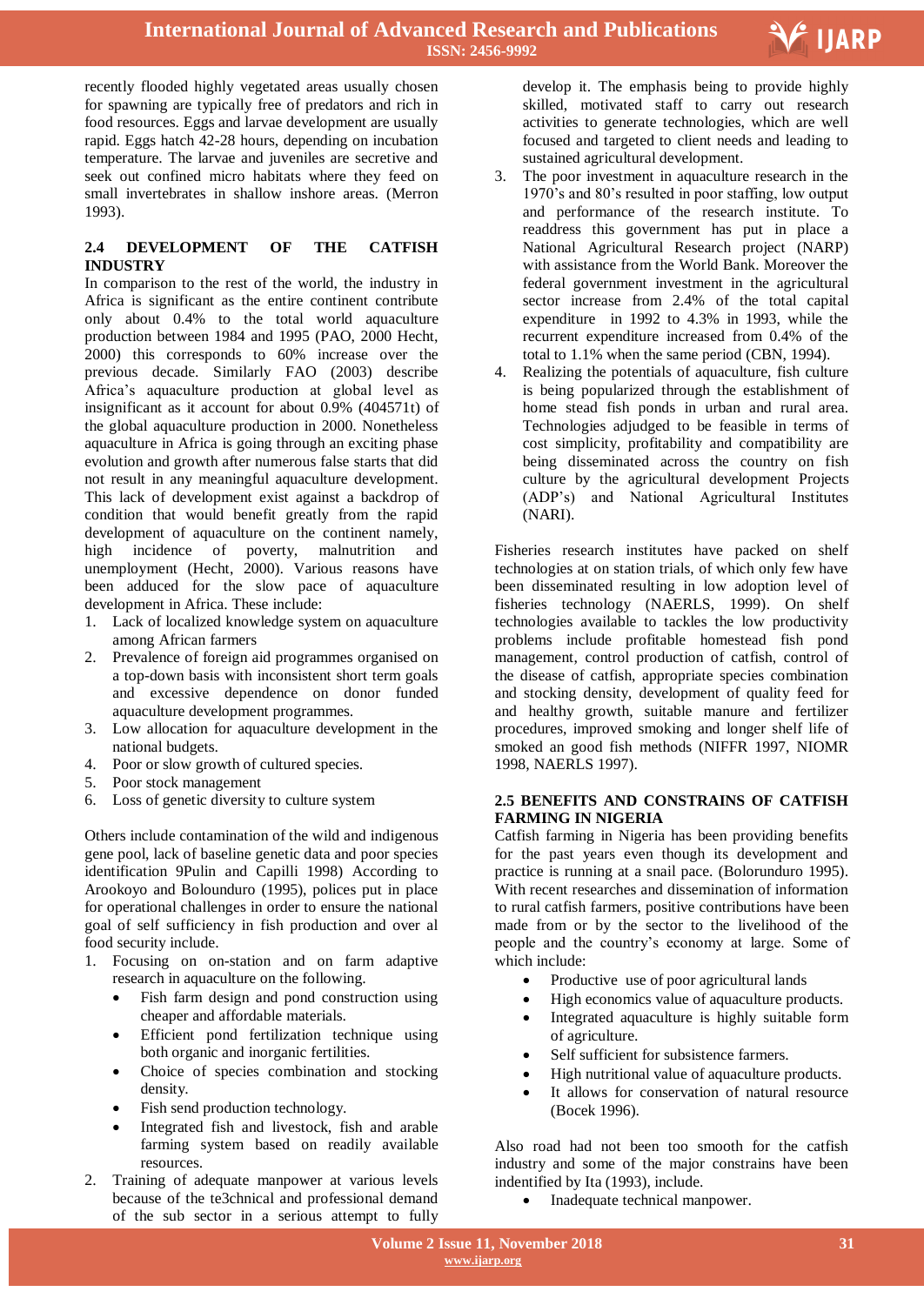

- Trial and error method or approach.
- Poor feasibility studies prior to initiation of project.
- Limited resources in terms of finances, land etc.
- Species combination and poor pond management practice.

## **2.6 MANAGEMENT PRACTICES IN FISH FARMING**

The development of important management practices in catfish husbandry may help to alter the negative perception of catfish farming (and aquaculture in general) and mitigate the potential for impact on an already delicate aquatic environment. The overall goal in the development of management practice is to assist farmer in managing their facilities more efficiently and profitably, while complying with effluent discharge regulations. For aquaculture purposes, important management practices may also focus on a number of issues including site selection, design requirement, use of treatment, management strategies or operational protocols to reduce or eliminate wastes and techniques to capture, treat and recycle effluent and waste products (Howerton 2001). Due to diversities in species and type of facilities and management techniques, it is possible to list management practices that would be standard for all aquaculture operations. Management practices should be site specific for each individual operation. It must be that, management practices suggested are strictly voluntary. The following management practices adopted for catfish can be categorised into four sections.

- Water quality management.
- Farm operation.
- Site selection
- Effluent management.

All suggested management practices could potentially result in positive benefits to the environment. However, prior to adopting any management practice the individual farmer should consider the cost benefit ratio.

## **2.6.1 WATER QUALITY MANAGEMENT**

Since most of the management practices is directly or indirectly related to water quality, it is important to have a general understanding of water quality principle prior to starting the fish farming venture of any size and for many suggested practices to be effective. Water quality includes the physical, biological and chemical factors that affect and influence water use. The following water quality component plays an important role in catfish production; they include temperature, primary productivity, salinity. Ph, total all alkalinity, total hardness, dissolved oxygen. Important and inexpensive kits for best can be obtained, test kits that contains all the necessary reagents and instrument to monitor water quality variables such as oxygen meters, pH metres, automated temperature recorders and refretometers can also be purchased.

**1. Temperature:** Temperature has a profound effect on the chemical and biological process in fish. Increase in temperature usually increases the chemical and biological rates in fish which means

 that they will have to use more oxygen. Some warmer water are not able to hold as much oxygen as cooler water, the temperature for water for fish pond should be kept within the range of 20-30  $\mathrm{^0C}$ for optimum production. the temperatures can be regulated by the use of instrument such as pond coolers and heaters. (Howerton 2001).

- **2. Salinity:** This is the total concentration of all dissolved ions in water. It is expressed in parts per thousands, milligrams per liter or mg/l. fresh water is considered to be less than 300mg/l, for marine waters it varies but mostly ranges between 33-40 ppt. catfish can tolerate saline water, optimally salinity should be ranged within 15-30 ppt.
- **3. PH:** This is the negative logarithm of the hydrogen ion (H+) concentration. It indicates whether the water is neutral, acidic or basic. The pH scale ranges from 0.14. pH values less than 7 indicates water to be acidic and that above 7 indicates water to be basic, pH is a dynamic water variable that fluctuates during throughout the day as a re3slt of photosynthesis and the use of CO process. generally pH levels between 6 and 9 are considered to be safe for aquatic animals. If pH falls below 6 for any length of time, growth is slowed. If values are below pH of 4 or above 11 death may occur.
- **4. Dissolved Oxygen:** This is the most important water quality variable in aquaculture. All aquatic organisms need oxygen to survive. The capability of water to hold dissolved oxygen is affected by temperature, salinity, and elevation. Increase in any of these factors leads to decrease in the capacity of the water to hold dissolved oxygen. Oxygen can enter water in a number of ways, oxygen enter water directly from the atmosphere and are mostly confined to waters near the surface, unless there's some kind of circulation this allows more oxygen to diffuse into the water from the atmosphere and break up oxygen stratification.

Photosynthesis is the most significant source of dissolved oxygen in the water. As oxygen is on the end products of the process of photosynthesis and the oxygen from the process is more diffused in the water than from atmosphere diffusion. Hence healthy phytoplankton bloom is very important to keep dissolved oxygen within a safe range. High stocking density and feeding rates can lead to oxygen depletion also uneaten feed and metabolism by-products can result in high oxygen demand. (Howerton 2001).

#### **2.6.2 SITE SELECTION**

Site selection and facility design are one of the most important factors in the success of commercial catfish farming. Most of the problems that arise during commercial production result from lack of planning prior of the construction of the facility itself. It is important to spend some time and expense before construction to ensure a particular site in suitable for aquaculture. For earthen ponds the following considered.

**1. SOIL:** Soil characteristics are an important consideration when selecting a potential aquaculture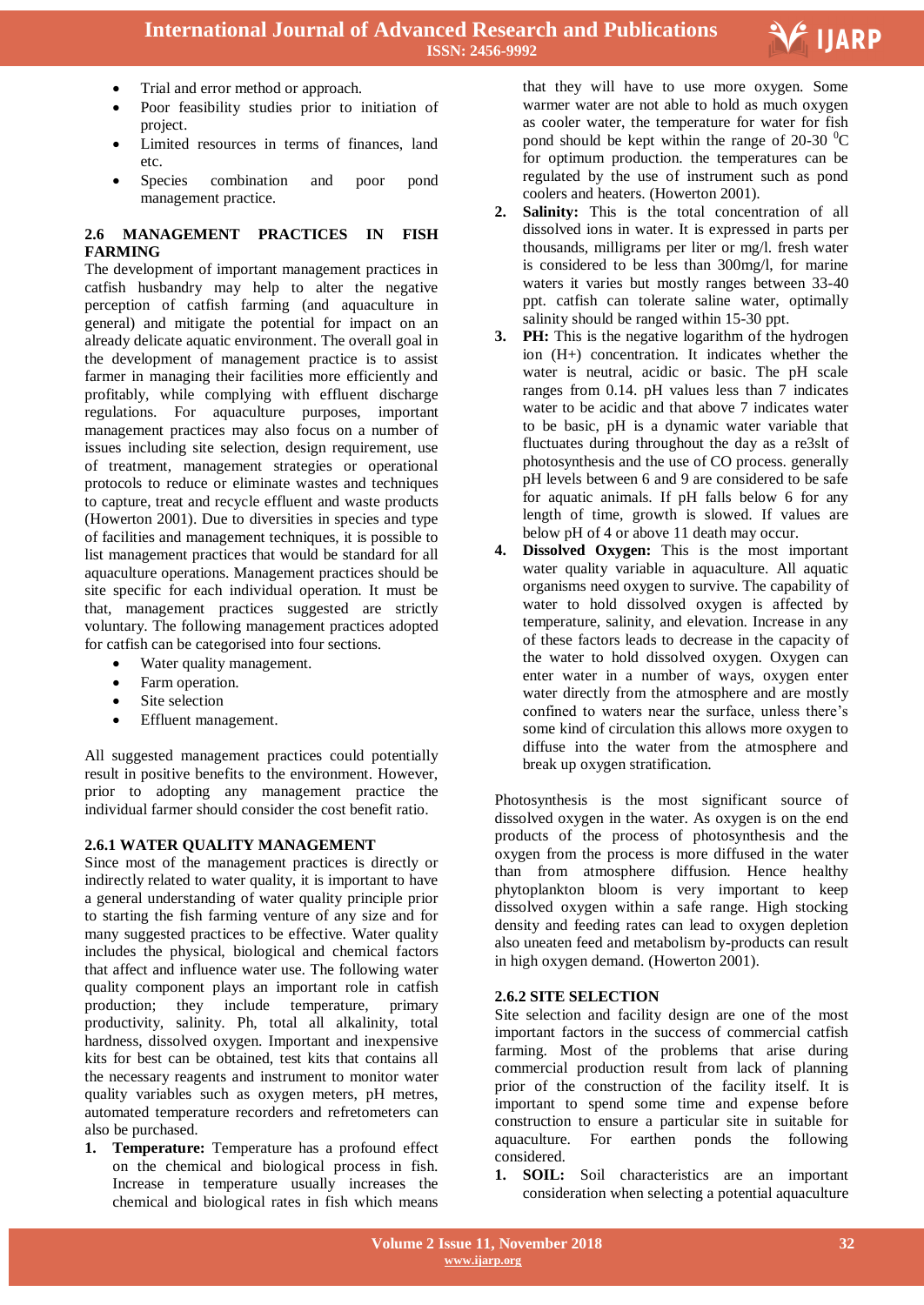

site. Include adequate clay content, low organic content proper soil texture and proper pH.

- **2. SOIL pH:** Soil pH best for catfish pond site include pH range from 608. When soil pH is below 6 the soil needs to be limed using either of quicklime, hydrated lime, and crushed limestone. this helps in increasing the total hardness and total alkalinity as well as stabilization of pH buffer system. Liming of ponds also serve as disinfectants in empty ponds, speeds up the decomposition of organic matter and adds calcium which is an element essential for the catfish.
- **3. TOPOGRAPHY:** Earthen ponds should be constructed in area with a slope of less than 2%. This allows for less earth moving but contains sufficient slope to allow drainage of pond by gravity into effluent canal or settling ponds.
- **4. Farm design and construction:** In designing a facility, operational factors such as total acreage, stocking density water exchange, harvesting schedules must be taken into considerations. The operational facilities should be planned and constructed within the environmental considerations being a top priority.
- **5. farm design and construction:** In designing of facility, operational factors such as total acreage, stocking density water exchange, harvesting schedules must be taken into consideration. The operational facilities should be planned and constructed within the environmental considerations being a top priority.

Earthen ponds should be constructed on land that has proper soil texture, soil that minimize seepage and have low oranic matter content. Poorly designed facility increase maintenance cost, adds to erosion, negatively affects management decision and decreases farm profitability. (Howerton 2001).

#### **2.6.3 FARM OPERATION**

For a commercial aquaculture farm to the successful, it must be managed in an economically suitable manner. Rearing unit whether they are ponds, tanks, raceways, cage or net pens are usually stocked at high densities. Fertilization, liming, supplemental feeding and aeration are all strategies used by farmers which allow them to increase stocking densities. Additionally each technique increase the levels of management and expertise needed. To intensity production levels it is necessary to increase food supply for the cultured species. This is done by increasing nutrient availability either directly through supplemental feed or indirectly by fertilizing ponds to increase primary productivity. With an increase in crop production comes a concomitant build up in organic matter, nitrogenous waste and phosphorus. A pond ecosystem has only a certain capacity to recycle nutrients and organic matter. As stocking density is increased feed level increases, and for all practical purposes this is lost. In intensive culture system, organic matter in the form of uneaten feed and nitrogenous waste can accumulate on the pond bottom. Other management techniques may include supplemental aeration, water exchange and sludge removal.

#### **2.6.4 EFFLUENT MANAGEMENT**

The overall goal of the above listed management practices is to reduce or eliminate problems associated with effluent discharge. the water quality variables of most concentration in effluents include dissolved nutrients land and solids. High dissolved nutrient loads can cause adverse environmental impacts in areas which receive affluent discharge. Suspended solids may be either particulate materials or sort particle from erosion. Ultimately the quality of effluent will be dictated by management strategies and most significant decisions in culture intensity, stocking rates and hence feeding intensity are most important influencing the level of dissolved nutrient and toxic metabolite found in effluent. The use of sedimentation ponds constructed wet lands, biological filtration and water recirculation are all means of treating effluents in catfish ponds (Rober Howerton, 2001).

#### **2.7 ACHIEVING A BREAKTHROUGH IN FISH PRODUCTION USING MODERN TECHNOLOGIES IN NIGERIA**

Nigeria can achieve the desired breakthrough in fish production for both domestic and the export if catfish farmers and fish farmer in general can embrace modern techniques in fish cultivation. The catfish business has presently potent to a revolutionary stage with over 55 innovations that have taken place. For instance earlier than now farmer can only obtain about 200graams in 9 months if stocking density is at two fish per square meter. But today tremendous increase in yield have been obtain such that 300 fish per square meters can grow to 1.5kg on an average of I just 5 month, with this much interest have been shows in the catfish production. (Adediran 2007). In singaoiore which in equivalent to Bayelsa state in Nigeria in terms of size, has a population of about 3.5 million people, but produces about 30% of the world tropical fish and this is because they rely on modern technologies for their production. One important technology used in this area that (Sineapore) that can be adopted equally in Nigeria is the use of a palm size, convex glass lens that is used to enhance agricultural production. It is called the Bio-Disc. Another important innovation in the catfish industry used in Singapore is the Life Water technology to their farming, while in Nigeria we use dead Water, the culprit being the water pump that we use from our wells and boreholes. If Nigeria can adopt this simple, cheap innovation which Singapore has adopted, Nigeria can achieve a breakthrough in fish production.

#### **2.7.1 MORDEN TECHNOLOGIES IN FISH FARMING PRODUCTION**

As the world gravitates towards is knowledge based economy, entrepreneurs with the requisite knowledge backed by the cutting edge technology will always be ahead of the pack. According to reports and research fish farms live and die based on three things.

- The quantity and quality of water.
- The quality of parent fish.
- The amount of work put into the fish (proper management). (MeGee and Andrew, 1998).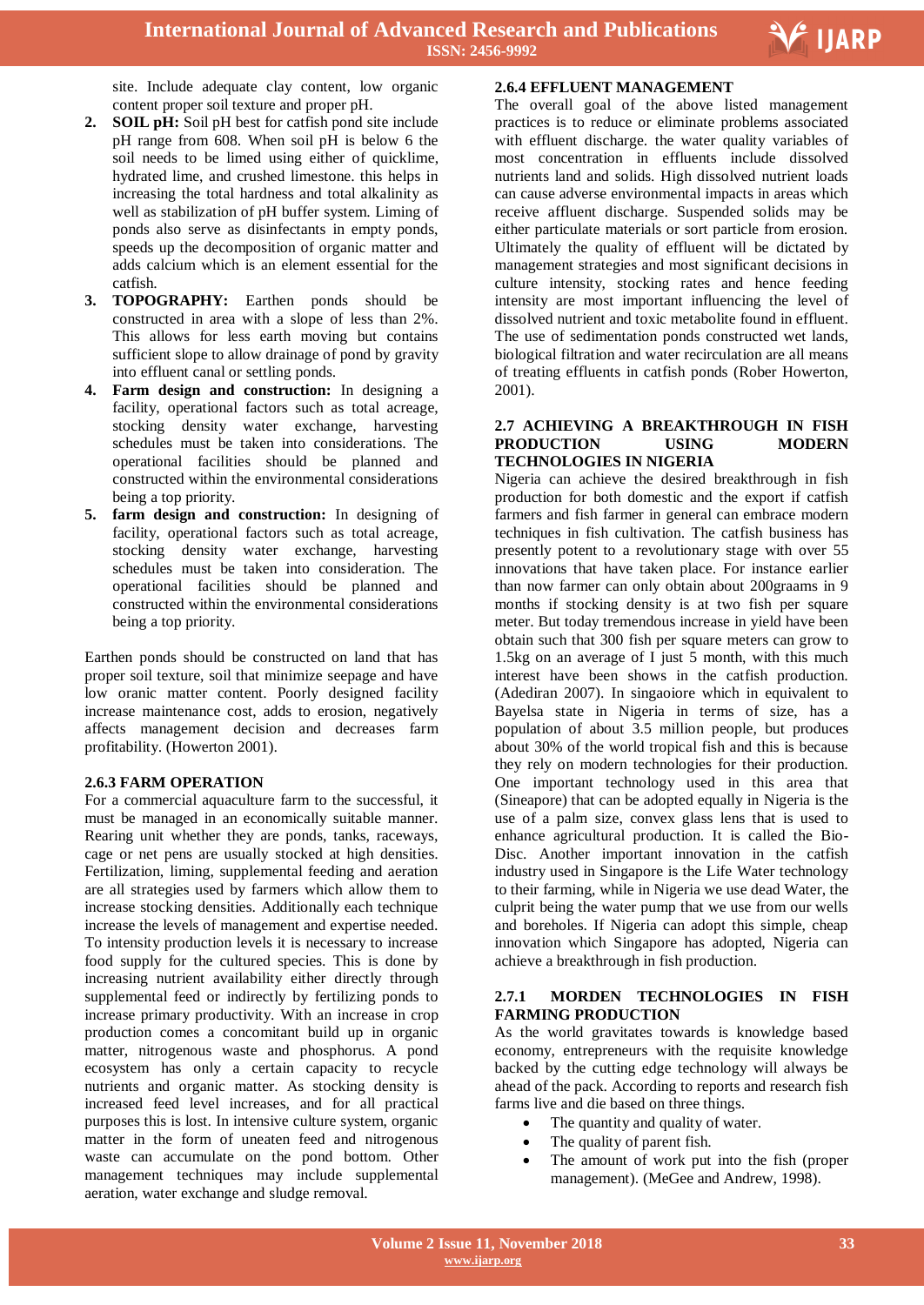

#### **1. THE BIO-DISC:**

The bio-disc was invented by a British surgeon and is manufactured by school Glass Company in Germany. This is an important technology used in Sinpapore which has brought about remarkable results in their catfish industry. This means that fish farming is not all about space but about information and know how. Singapore is able to achieve this through energized water using the bio-disc (Adediran, 2007). The bio-disc looks like a small places of glass, like a concave magnifying glass, Biio-disc is made up of technically engineered natural minerals that are structurally bonded in the glass at a molecular level using high fusion heat method. combination of these techniques led to a kind of catalytic conversion of energy which creates techniques led to a kind of catalytic conversion of energy which creates a long lasting resonance, same kind of resonance seen in a turning fork. For instance when you strike a turning fork, it begins to make sounds and all the turning forks in that environment will start making same sound because of the vibration sent by the turning fork, and in twenty minutes if you have a glass cup besides the fork it will resonate and break the glass. This is the same thing that happens with the bio-disc, because the mineral have been fixed in a glass and they reasonable at the frequency of the natural environment. It is called Nano-Resonance, because it uses Nanotechnology. Basically, with bio-disc energizes the water or anything that comes in contact with using two methodologies. Either by passing the fluid through the glass or scalar energy which means it uses a kind of light life sunlight been directed into water using a glass, it begins to influence and catalyze the molecules in the water and makes them perform better on the fish. To energise the water first one must have access to the bio-disc. It is a once in a fifteen years purchase because the disc can last for fifteen year, all you need do is to pass the water over the disc since it radiates positive energy. When this is done the water is instantly energised. Secondly you can put the disc inside the pond for about 20 minutes and as the fish or the water moves the energy is radiated inside the pond and all the water is energised. Also the bio-disc can be tied at the supply end leading to the pond and all the water is energised straightway. The resultant effect is that you will have fished are alive and healthy. The biodisc saves cost on medication, it reduces loses of fish in fingerling production. With the bio-disc 68% productivity is obtainable because fish energy level and their growth rate is doubled. With the bio-disc a fish that would take 8, 10 weeks to grow to biro size would now take about 6 weeks (Adebiran, 2007).

#### **2. USE OF LIVE WATER:**

Most of the waters in their natural states are found underground or inside mountain springs. But they are right there with the crystals like the shape of hexagon. So, the water begins to get destroyed and pump if from the base of the waterbed up through the use of a water pump as the pump releases electro-magnetic energy which breaks the crystals of the water into what is called free radicals. Every pump has a coil and a magnet. Although the pump helps to bring the water from the underground at the same time, it kills the water. And that is the water you are going to use in the farm which

 is also called dead water. Fish mortality, water change and the use of drugs to get fish healthy can be averted by using energized water for fish production. This is an important innovation or modern technology used in Singapore, Malaysta, Vietnam and farmers there don't lose fish as a result of dead water and this is because they use energized water. The strength of fish, their ability to digest food, reducing their dependence on drugs to keep fish healthy and alive can be achieve through the use of new technologies like live water and bio-disc to energize the water in which the fish are kept (Adedira, 2007).

## **3.0 METHODOLOGY**

#### **3.1 STUDY AREA**

The study area is Chikun Local Government of Kaduna State. Chikun local government was carved out of Kaduna by the General Babangida's administration in may 1989, presently it has 13 districts. Chikun local government is boarded to the North by Igabi local Government and Kaduna North local Government. To the south West, it is bounded by Kajuru and Kachia Local Government respectively. Chikun Local Government is located at latitude of 100 N and longitudes 90 East of Kajama. It has a land mass of 4456 sq kilometres with a rich fertile soil suitable for crop cultivation. The major ethnic groups are Gbagyi, Hausa and Fulani. Other ethnic groups found in this area are kataf, bajju, adara, kaninkum, ikulu, Yoruba, Igbo, lives and Idoma. In chikun local government is located at an intersection latitude of 100 N and longitudes 90 East of Kujama. It has a land mass of 445s sq kilometres with a rich fertile soil suitable for crop cultivation. The major ethnic groups are Gbagyi, Hausa and Fulnai. Other ethnic groups found in this area are Kataf, Bajja, Adara, kaninkum, Ikulu, Yoruba, Igbo, Tiv and Idoma. In chikun local government 75% of the population of the inhabitiants depends solely on farming for self sustenance. They are into trading, the people are fishermen, animal rearers, weavers and blacksmiths. The local government has a total population of 332,950 people according to 1995 projected census figures. (Kaduna state statistical year book, 1996). Like other local governments the population that makes up the local government is predominantly agrarian. It is a widely practiced vocation such that 99% of the populace are farmers. Among the inhabitants of this area are those that engage in nonfarm activities such as trading, carpentry, some are civil servants while others practices farming activities which ranges from crop cultivation, processing of agricultural produce, marketing of agricultural produce to animal production such as poultry, fish and large animal production. The real culture of the indigenous people is not fully made manifest in this area because of the mixture of the heterogenous nature of the population in terms of culture and the origin of the inhabitants. The people are predominantly Christians (Kaduna state local government and chieftaincy affairs, (2004-2006).

#### **3.2 SAMPLING TECHNIQUE**

The population of this study comprised of all catfish farmers carrying out their farming activities in chikun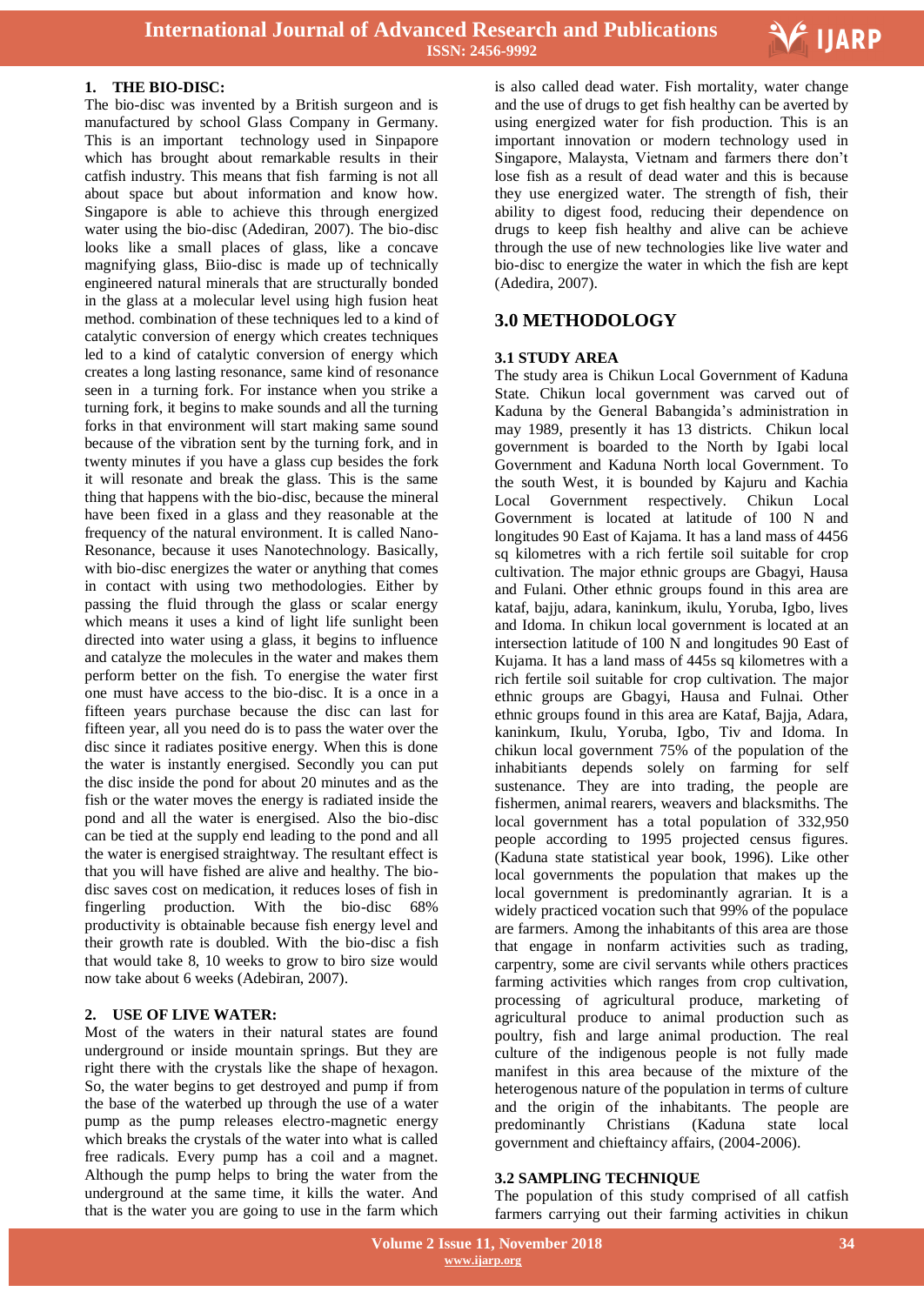

local government of Kaduna state. According to the occupational statistical record in the local government secretariat, there are about 164 catfish farmer in the local government. Chikun local government area comprise of 8 district areas, out of which 5 will be randomly selected and these areas include, Narayi, Kujama, Sabo, Ungwan Boro, Ungwan Sunday. Simple random technique was used in selecting respondents. A total of 80 respondents were randomly selected for this study.

#### **3.2 DATA COLLECTION**

Data were collected from both primary and secondary sources. The primary data were collected through field survey using structured questionnaires. The secondary data were gathered from journals, textbooks, proceedings and other unpolished research findings from reputable sources. The secondary data were used to provide information about catfish such as the history of the practice in Nigeria, management practices of catfish husbandry, the level of production and level of demand for catfish in the country. Data collected, comprised of information on the socio-economics of catfish farmers and these would include their age, educational level, religion among others. And this information is aimed at achieving the first objective of this study. Data on the economic cost and returns, technical and cultural feasibility were also collected and is aimed at achieving the third objective of this study. Data regarding information on the supportive services available and opportunities including challenges of catfish farming were also collected and these helped to achieve the third and fourth objectives of this study.

#### **3.3 ANALYTICAL TECHNIQUE**

In this study various kinds of analytical tools were used to analyze the data collected. These tools include simple descriptive statistics gross margin analysis and net farm income. For objective one which is identifying the socio-economic characteristics of catfish famers, tools such as percentages, frequency distribution tables were used. For objective two which is to identify the various improved practices for catfish production, analytical tools such as the mean, frequency distribution table and percentages were used. For objective there which is examining the socio-cultural, technical, and economic feasibility of catfish husbandry, tools such as the frequency distribution tables, averages, the gross margin analysis and net farm income (to analyze the cost and returns of the production) were used. For objective four which is to identify the types of supportive services available for the catfish farmers, the tool used is the percentage and the frequency distribution tables. For objective five which is to identify the challenges and opportunities of catfish farming, tools used here, were percentages and frequency distribution tables.

#### **4.0 RESULT AND DISCUSSIONS**

This chapter deals with the presentation and discussion of analyzed data collected through structured questionnaires. It involves the use of tables to present the result obtained from analyzing data collected.

## **4.1 SOCIO-ECONOMIC CHARACTERISTICS OF RESPONDENTS**

## **4.1.1 AGE DISTRIBUTION OF THE FARMERS**

|  |  | Table 4.1 farmers age distribution |
|--|--|------------------------------------|
|--|--|------------------------------------|

| Age (years)  | Frequency | Percentage (%) |
|--------------|-----------|----------------|
| $25 - 35$    | 12        | 15             |
| $36 - 45$    | 24        | 30             |
| $46 - 55$    | 36        | 45             |
| 56 and above | 8         | 10             |
| <b>Total</b> | 80        | 100            |

*Source: Field survey 2018*

From table 4.1, 15% of the farmer full within the ages of 25-35 years, the least range of farmer is the age range of 56 and above the only 8 farmers. 45% of the farmer fall within age range of 46.55, and this age have the largest number of respondents (farmers). The survey revealed that most of the respondents were within the age range described as economically productive in a population (FAO 1998), that is with the rage range of 15-64 years. The age distribution of farmers shows whether the majority of the farmers are within the labour work force or not it also determine their level of maturity decision making process in the management of an enterprise.

#### **4.1.2 Sex distribution respondents**

The results obtained from the research study shows that 75% of the respondents were males while 25% were females. This implies that male engage in catfish production more than females in the study area.

|  |              | <b>Table 4.2:</b> showing the sex distribution of the |  |
|--|--------------|-------------------------------------------------------|--|
|  | respondents. |                                                       |  |

| <b>Sex</b>   | Frequency | Percentage |
|--------------|-----------|------------|
| Male         | 60        | 73         |
| Females      | 20        | 25         |
| <b>Total</b> | 80        | <b>100</b> |

*Source: Field survey 2018*

#### **4.1.3 Marital status respondents**

The distributions of farmers by their marital states is shown in table

*Table 4.3: Marital status farmers.*

| <b>Status</b> | Frequency | Percentage $(\%)$ |
|---------------|-----------|-------------------|
| Married       | 73        | 91.25             |
| Single        |           | 8.75              |
| Total         | 80        | 100               |

*Source: field survey 2018*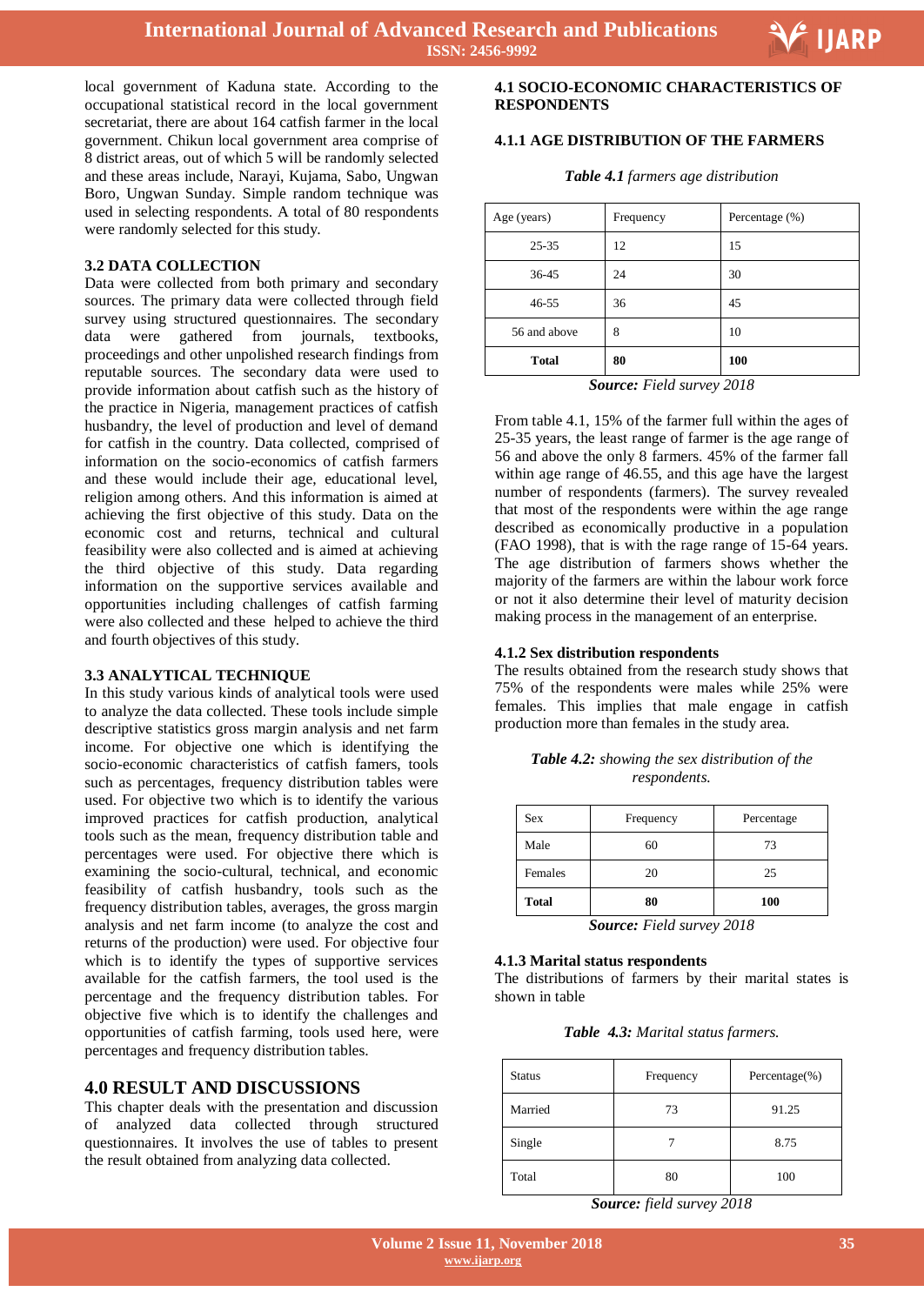

From table 4.3 above, about 91% of the respondents were married while about 9% were single, none of the respondents were divorced. This shows that most of the farmers practicing catfish husbandry in the study area are married and this means that there could be availability of family labour.

#### **4.1.4 Educational level of respondents**

From the result obtained the respondents have different level of education as shows in the table below.

| Level of education    | Frequency | Percentage (%) |
|-----------------------|-----------|----------------|
| Primary education     |           |                |
| Secondary education   | 15        | 18.75          |
| Tertiary education    | 65        | 81.25          |
| Total                 |           | 100            |
| $\tilde{\phantom{a}}$ | $  -$     | ----           |

*Table 4.4 Educational level of respondents*

*Source: field survey 2018*

As shown in table 4.4, about 19% had secondary education only, while about 81% had tertiary education and these reflect that all the respondents in the study area were educated.

#### **4.1.5 Years of experiences of farmers in catfish husbandry**

As shown in table 4.5, majority of the respondents interviewed had years of experience ranging from 1.5 years and only a few had above 5 years of experience of cat fish husbandry.

|  |  |  | Table 4.5 Years of experience in catfish farming |  |  |  |  |
|--|--|--|--------------------------------------------------|--|--|--|--|
|--|--|--|--------------------------------------------------|--|--|--|--|

| Years of experience | Frequency | Percentage |
|---------------------|-----------|------------|
| 1.5                 | 64        | 80         |
| 6.10                | 16        | 20         |
| Total               | 80        | 100        |

*Source: Field survey 2018*

This implies that the respondents are not too old in the enterprise and this level of experience can also determine the level of knowledge on management practices that is, they older they get in the enterprise, the more they get to know and understand the management practices of catfish husbandry. From the result, it was observed that some of the farmers are into full-time catfish farming while where are into part-time farming catfish while they carry out other economic activities.

*Table 4.6 showing level of engagement of farmers in catfish husbandry*

| Level of engagement | Frequency | Percentage (%) |
|---------------------|-----------|----------------|
| Part-time           | 47        | 58.75          |
| Full-time           | 33        | 41.25          |
| Total               | 80        | 100            |

*Source: Felid survey 2018*

 About 41% into full-time while about 59% are into parttime farming. This indicates that catfish husbandry can be conveniently combined with other economic activity and depending on the choice of the farmer it can be practiced full-time. Various activities engaged in by respondents practicing part-time catfish farming include trading, rentals, business of different types and majority of them are civil servants. Most importantly the respondents admitted that the other economic activity in which they engage in do not affect their level of production.

#### **4.2 SOCIO-CULTURAL AND ECONOMIC FEASIBILITY OF CAT FISH HUSBANDRY IN THE IN STUDY AREA**

#### **4.2.1 Socio-cultural Feasibility of catfish husbandry in study area**

This section shows the response of farmers to sociocultural feasibility factors in the study area. Results are shown in the table below.

|                           | Response |         |          |                            |          |  |
|---------------------------|----------|---------|----------|----------------------------|----------|--|
| Feasibility<br>indicators | High     | Medium  | Low      | N <sub>0</sub><br>response | Total    |  |
| Social<br>acceptability   | 70(87.5) | 7(8.75) | 3(3.75)  |                            | 80(100)  |  |
| Cultural<br>compatibility | 76(95)   |         |          | 495)                       | 809(100) |  |
| Job<br>satisfaction       | 72(90)   |         |          | 6(7.5)                     | 80(100)  |  |
| Group<br>formation        |          | 24(30)  | 52(65)   | 4(5)                       | 80(100)  |  |
| Pleasure<br>interest      |          |         | 18(22.5) | 65(77.2)                   | 80(100)  |  |

|  | Table 4.7: socio-cultural feasibility indictors. |  |
|--|--------------------------------------------------|--|
|  |                                                  |  |

Note numbers in parentheses represents the percentages. From table 4.7, about 88% of the respondents admitted the social acceptability of the practice is high which means that it is compatible with their way of life. About 9% and level of social acceptability is medium while the remaining 3% did not respond to this. In terms of cultural compatibility, 95% of the respondents consider the practice compatible to their culture while the remaining 5% did not respond to this. In terms of job satisfaction 90% of the respondents admitted the level of satisfaction is very high and this accounts for the reason why some of farmers are into full-time engagement of the practice. The level of group formation is study area for catfish famers is considered low by 65% of the respondents, 30% of the respondent considers level of group formation to be medium while 5% did not respond to this. Some of the respondents admitted that they engage in the practice for fun as they consider it quite interesting. Only 22.5% responded to this.

#### **4.2.2 Economic Feasibility of Catfish husbandry in study area**

The economic feasibility of catfish husbandry in the study area gives information on the level of profitability of the enterprise and the market performance of the produce. From the responses obtained most of the farms are small scaled in terms of number of ponds which ranged between 1-5 with an average size of 6.32 square

*Source: Field survey 2018*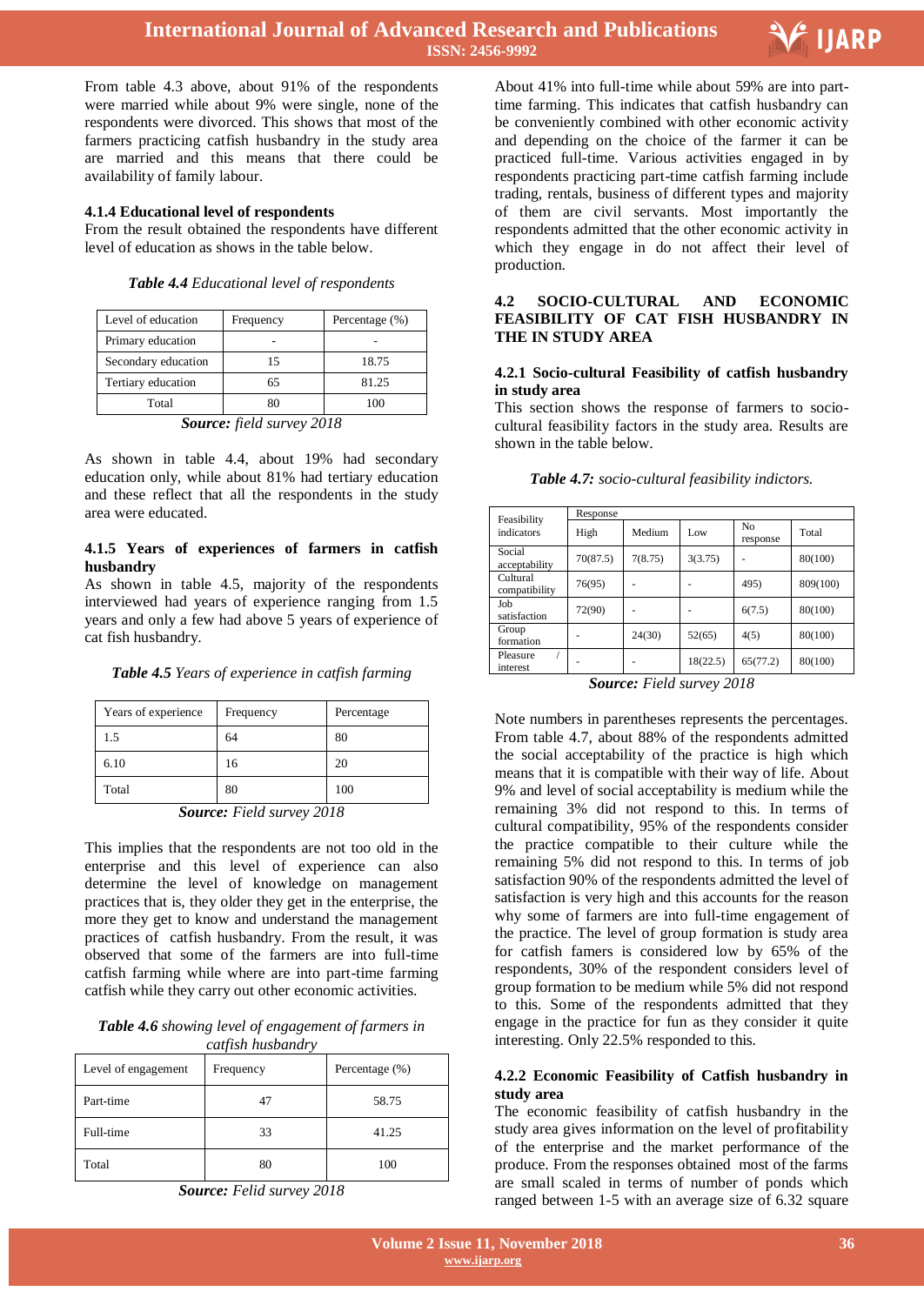

meters and an average stocking density of 120 fingerlings per square meter. In order to determine the economic feasibility of an enterprise such as catfish farming, the level of market for the produce has to be critically considered as this will greatly determine the framers level of returns and also whether it will be profitable to venture into the business or not. The table below shows the framers perception of catfish market in the study area.

#### *Table 4.8: market performance of catfish.*

| Market performance                                                                  | Excellent               | Good                            | Fair                             | Poo        | Total                         |
|-------------------------------------------------------------------------------------|-------------------------|---------------------------------|----------------------------------|------------|-------------------------------|
| Demand for catfish<br>Storage/processing<br>Availability/accessi<br>bility to input | 6.3(78.75)<br>23(28.75) | 15(18.75)<br>84(60)<br>58(72.5) | $2(2-5)$<br>9(11.25)<br>18(22.5) | ä,<br>4(5) | 80(100)<br>80(100)<br>80(100) |

#### *Source: Field survey 2018*

*Note: numbers in parenthesis represents the percentages.* 

From table 4.8 about 79% of the respondents said the level of demand for catfish is high and that makes the market performance excellent, about 19 said the market performance is good while 2% said the market performance is poor based on the level of demand. In terms of storage and level of processing 29% considers the level of market to be excellent, 60% said it is good while 11% admitted that it is fair. Also about 72.5% of the respondents said that based on the level of availability and accessibility inputs, the market performance is good, 22.5% of the respondents admitted that the market performance is fair while 5% said the market performance on this same basis is poor.

#### **Cost of production in catfish husbandry**

The cost of production refers to the total cost incurred during the production, For the purpose of this study the cost of production is considered on the basis of an average pond size of 6.32 square meters and an average stocking density of 120 fingerlings per square meter. The total cost of production include cost incurred on variable inputs (variable cost and cost incurred on fixed input (fired cost). The variable inputs, their quantities and their cost per unit are shown in the table below.

| Table 4.9: showing inputs, their qualities and cost. |  |  |  |  |  |  |
|------------------------------------------------------|--|--|--|--|--|--|
|------------------------------------------------------|--|--|--|--|--|--|

| <b>INPUTS</b><br>Feed<br>Fingerlings<br>Water<br><b>MEDICATIONS:</b> | <b>OUALITY</b><br>15 bags<br>500 fingerling<br>3000 liters | <b>COST/UNIT INPUT</b><br>N <sub>2300</sub><br>N35per fingerling<br>N <sub>0.50</sub> per liter |
|----------------------------------------------------------------------|------------------------------------------------------------|-------------------------------------------------------------------------------------------------|
| Ovaprim                                                              | 1 pack                                                     | N5000 per pack                                                                                  |
| Fishvitplus                                                          | 15 sachet                                                  | N400 per sachet                                                                                 |
| Vitamin <sub>C</sub>                                                 | $1 \text{ kg}$                                             | N3000 per 1 kg                                                                                  |
| Pond neutralizer                                                     | 2 bottles                                                  | N2000 per bottle                                                                                |

*Source: field survey 2018*

The fixed cost include, cost of pond construction, cost of pumps and machines, cost of equipments such as pond heaters, coolers, pH, meters etc. The total cost of production per pond in presented in the table below

## *Table 4:10: cost of variable and fixed inputs.*

| <b>INPUTS</b>          | COST               |
|------------------------|--------------------|
| Variable cost          | N34,500            |
| Feed                   | N <sub>1,500</sub> |
| Water -                | N 21,000           |
| Labour-                | N14.525            |
| Juvenile/fingerlings - | N18,000            |
| Medication -           | N55,059            |
| Total                  | N55.059            |
| <b>Fixed cost</b>      |                    |
| Pond construction      | N68,850            |
| Pumps and machine      | N48.500            |
| Pond equipments        | N27,300            |
| <b>Total</b>           | N144.650           |

**Source:** field survey 2018

#### **Total Revenue**

The total revenue is the total returns obtained from the production. The average selling price of catfish is 450.00per kilograms, average quality sold out was 630.75kg per pond. So therefore the total revenue obtained from an average pond size of 6.32 square meters is N283, 837.50.

#### **Gross Margin analysis**

This expresses the differences between the total value of production and the variable cost of the production. The gross margin is expressed thus:

Total revenue (TR) =N283,837.50 Total variable cost  $(TVC) = 55,059.00$ Gross margin  $(GM) = 228,778.50$ 

Therefore on an average pond size of 6.32 square meters and a stocking density of 120 fingerlings per square meter, a gross margin or profit of 228.778.50 was obtained.

#### **Net income**

The net income gives an overall level of profitability of the enterprise putting both the fixed and variable cost into consideration.

Thus, N1-Tr-TC TR (Total revenue)  $=$   $N283,837.50$ 

TC (Total cost =fixed cost + variable cost) =  $\text{N144,650}$  $+$  N55,059 = N199.709

 $N1 = N283,837.50 - N199,709 = N84,128.50$ 

Therefore from an average pond size of 6.32 square meters and a stocking density of 120 fingerlings per square meter, an average net income of N84,128.50 was obtained. From the cost return analysis above, the result indicate that catfish farming is economically feasible and profitable, so it is advisable for farmers to invest in it.

#### **4.3 MANAGEMENT PRACTICES IN CATFISH HUSBANDRY**

Management practices carried out by catfish farmers is considered intensive by 61% of the respondents in terms of labour and capital, while about 38% admits and catfish farming is only capital intensive. Farmer's source knowledge on catfish management practices from various sources, the table below shows the different sources of knowledge on management practices.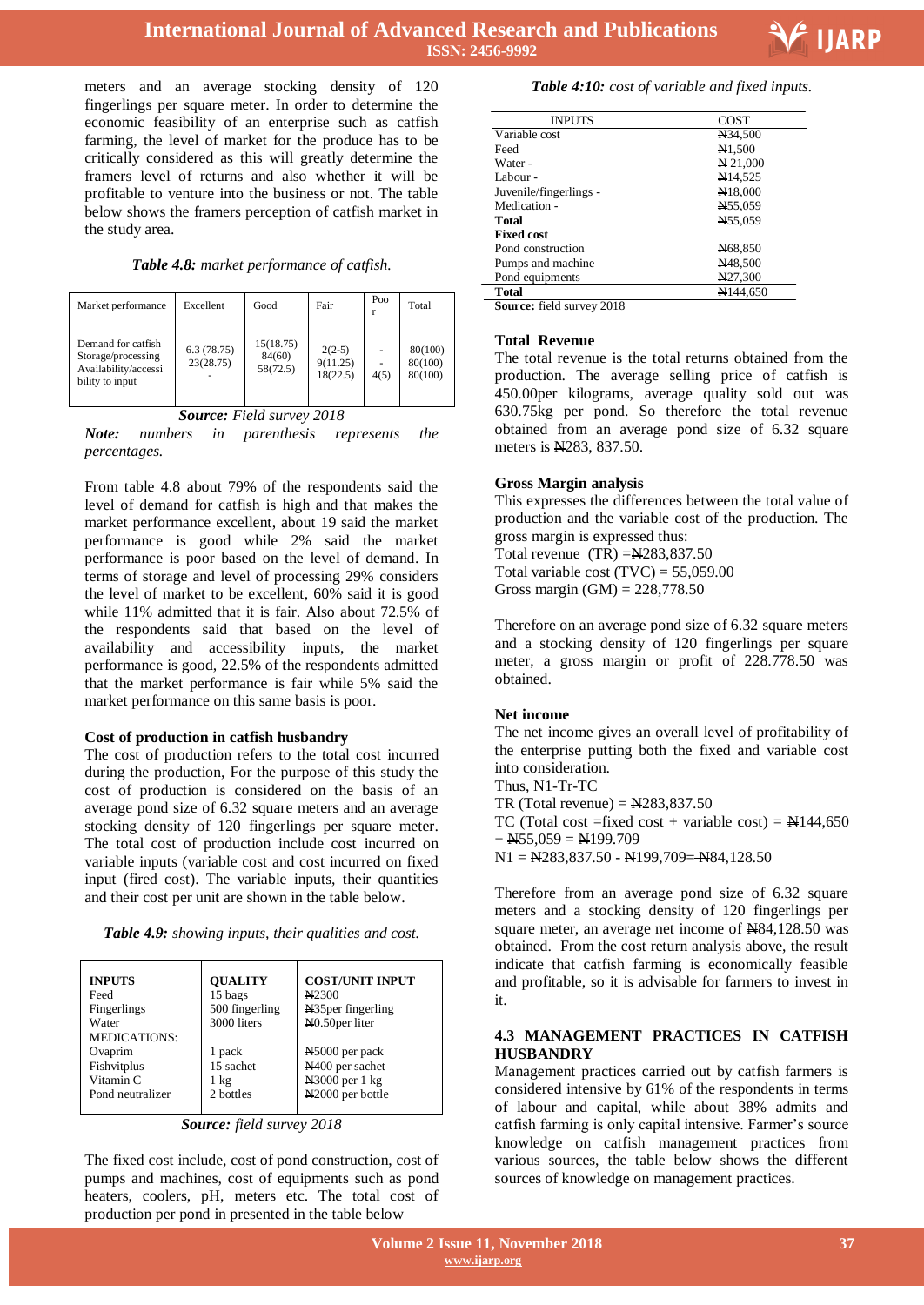

*Table 4.11 sources of information on management practices.*

| Source of<br>information                                              | Frequency | Percentage $(\%)$           |
|-----------------------------------------------------------------------|-----------|-----------------------------|
| Books/journals<br>Friends<br>Internet<br>Research institute<br>Others | 56<br>10  | 11,25<br>70<br>12.5<br>6.25 |
| Total                                                                 | 80        | 100                         |

*Source: field survey 2018*

Table 4.11 revealed that despite the most of the farmers are educated a considerable number of them still depend on friends and other farmer on information on catfish husbandry. This is as a result of quick and cheap accessibility to information to information. Also from the table above we can see that no farmer sourced information from any research institute on catfish husbandry. 6.25% of the respondents said that they depend on other sources such as information from private consultants, trial and error method etc. The management practice adopted has tremendous effect on the total yield of the production, if management practice is poor the yield of the production definitely decrease and vice versa. About 75% of the respondents said that they are not getter the desired response in terms of yield from the management practiced adopted. This result reflects that management practices are posing a problem of many catfish farmer in the study area.

#### **4.4 SUPPORTIVE SERVICES**

Farmers most at times do have problems with their enterprise; hence they do rely on other sources for help and support. This section shows the types of supportive services needed by the farmers and who is in the right position to provide such services.

*Table 4.12: shows farmers response to types of supportive services they need.*

| Areas of supportive<br>services                                                                        | Frequency                       | Percentage $(\%)$             |
|--------------------------------------------------------------------------------------------------------|---------------------------------|-------------------------------|
| Medical/vet services<br>Credit services<br>Training services<br>Incentives/input provision<br>services | $6*$<br>$34*$<br>$25*$<br>$15*$ | 7.5<br>42.5<br>31.25<br>18.75 |
| Total                                                                                                  | 80                              | 100                           |

*Source: field survey 2018.*

*Note: \*Indicates areas with multiple responses.*

#### **4.5 CHALLENGES IN CATFISH HUSBANDRY**

Several challenges are being faced presently by practicing catfish farmers and these problems and farmers responses are to them are shown in the table below;

 *Table 4.13; showing challenges of catfish farmers in study area.*

| Challenges                                                                                                                                                          | Frequency                              | Percentage (%)                        |
|---------------------------------------------------------------------------------------------------------------------------------------------------------------------|----------------------------------------|---------------------------------------|
| High cost inputs<br>Water quality and availability<br>Poor quality bread<br>Lack of information<br><sub>on</sub><br>medications<br>Lack of credit/capital resources | $25*$<br>$10*$<br>$5*$<br>18*<br>$22*$ | 31.25<br>12.5<br>6.25<br>22.5<br>27.5 |
| Total                                                                                                                                                               | 80                                     | 100                                   |

*Sources: field survey 2018*

*Note: \*indicates areas with multiple responses*

From table 4.13 about 31% of the respondents admitted that one of the major challenges faced by farmers is the high cost of inputs as fish medications etc, others include lack of capital resources and appropriate infuriation on medications.

#### **4.6 OPPORTUNITIES AND SUGGESTIONS**

Despite the problems being faced by farmers in the catfish industry, they still believe it is a lucrative enterprise and very economically advantageous to engage in, as shown in section 4.2.2. Also the enterprise provides an opportunity of employment as it gives room for hired labour and can be practiced full-time and parttime as it also gives room for other economic activities. Suggestions by farmer on how to improve production and they fell should provide them with supportive services are shows in the table below.

*Table 4.14; responses on supportive services providers.*

| Supportive services provider                                                                                       | Frequency           | Percentage $(\%)$               |  |
|--------------------------------------------------------------------------------------------------------------------|---------------------|---------------------------------|--|
| Government<br>Association of Catfish farmers<br><b>Research Institute</b><br>Foreign Organisations NGO's<br>Others | 43<br>13<br>19<br>5 | 53.75<br>16.25<br>23.75<br>6.25 |  |
| Total                                                                                                              | 80                  | 100                             |  |
| Course field survey 2018                                                                                           |                     |                                 |  |

*Source: field survey 2018*

From the table 4.14, it is observed that much of the services is expected from the government and also the research institute and this is because the government will have the capacity to provide the capital intensive services and the research institutes will provide the most reliable source of information on catfish management practices. From the response of the farmer interviewed in the study area there have been no association of catfish farmers so they are not part of any, also majority of the respondents admitted that there is no link between any research institutes and their community. This means that the need for in association and a link or the services of a research institute has been indentified to be very important in alleviating some of the problems of catfish farmers in the study area.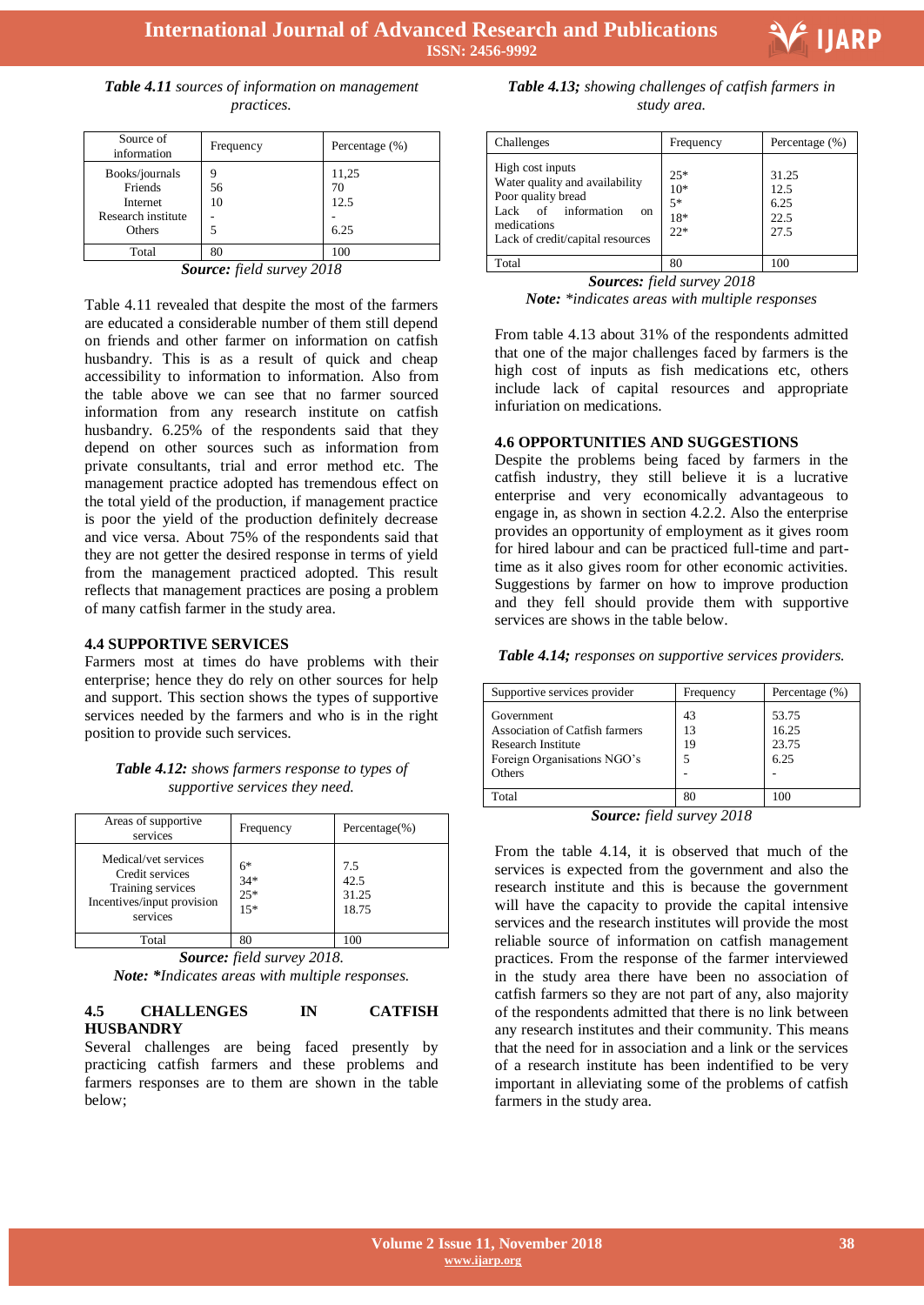

## **5.0 SUMMARY, CONCLUSION AND RECOMMENDATIONS**

## **5.1 SUMMARY**

The general objective of this study is to determine the socio-economics of catfish husbandry in Ckikun local government of Kaduna state. To achieve this, and sample size of 80 catfish farmers was selected from five different areas using random sampling technique. The data were obtained through the use of well structured questionnaires which were used to interview the respondents. The data obtained were analyzed using simple descriptive statistical tools such as the percentage and frequency table averages also the gross margin analysis and farm net income was used. The result showed that most of the catfish farmers are within the age range of 36.55 years, it also shows that 75% of the farmers are males and 25% are female 90% of the respondents are married. All the respondents are educated with majority having tertiary education level. Considering the socio-cultural feasibility factors the 88% of the respondents admitted that the level of social acceptability is high, 9% said that the level of social acceptability is low. Considering cultural compatibility, 98% of the respondents said that the practise is compatible with their culture. In terms of job satisfaction 90% of the respondents admitted that the level of satisfaction is high. About 68% of the respondents considers the level of group formation to be low, 30% and the level of group formation is medium. 22.5% of the respondents admitted that the practice is quite interesting and are practicing it for pleasure. It was also discovered from the result of this study that about 41% of the respondents practice full-time catfish farming hwile about 58% carry out part-time catfish farming along side with other economic activities. Also majority of the farmers in the study area had years of experience in catfish husbandry ranging from 1-5years. Expressing their perception on the market performance of catfish about 79% of the responents said the market is excellent and this is due to the hihg level of demand of catfish. In terms of storage and processing, 29% of the respondents consider the makret level to be excellent, 60% said it is good and 11% said the market level on the basis of storage and processing is fair. Also about 72.5% of the respondents said based on the lelve of availbility and accessiblity to inputs, the market performance of catfish is good, 22.5% of the respondents consider the market performace of the fair while 5% consider the market level to be poor. Respondents admitted that catfish husbandry is capital intensive. Cost and returns analysis showed an average gross margin of N228,778.50 per production and a total net income of  $\rightarrow$  84,128.50 indicating how lucrative the enterprise is. In terms of management practices about 61% of the respondents considered management practices of catfish to be intensive in terms of capital labour. It was also observed that 70% the respondents source knowledge on catfish management from friends and fellow farmers, other sources identified are journals/text books, internet. In terms of supportive services majority of the respondents requires support in areas of medical and veterinary services, credit services, training services etc. about 53% of the respondents suggested that government should

 provide the various services needed, about 24% of the respondents suggested that the research institute should be the one to provide the supportive services. Majority of the farmers are faced with challenges such as high cost of inputs water quality problem, stock quality problem, lack of capital resources for start-up farmers or for expansion for practicing farmers and knowledge on appropriate medication. Opportunities identified in catfish husbandry are its economic advantage and provision of employment.

## **a. CONCLUSION**

The knowledge of the socio-economics of catfish husbandry is of critical importance in establishment of a commercial catfish farm in any area. This study has revealed the socio-cultural, economic and technical factors that must be considered for the establishment of such enterprise to be feasible. From the cost and return analysis of this research work we can see that catfish husbandry is a very good and profitable enterprise and farmers are advised to invest in it. The catfish industry will also perform better when supportive services are provided for the farmers by the government and other private sector or organisation.

#### **b. RECOMMENDATION**

Catfish farming has the potential of increasing income of the farmers in the study areas this in turn improve their standard of living. However, the potentials for catfish farming in the study area can be fully maximised and improved if the following recommendations are considered.

- 1. Micro-finance institutions which can provide farmers with credit facilities especially in cases where they lack access to organised banking system should be made available by the government or by the farmers themselves by coming together.
- 2. Research institutes around should provide farmers with extension services so as to provide them with technical assistance in terms of adequate information on catfish farming.
- 3. Inputs which are not always available such as quality water, good and improved fingerlings for farmers should be made available by either the government or other private organisations.
- 4. Workshops, seminars and field demonstrations should be organised for catfish farmers by the government and research institutes through extension workers.
- 5. It is also recommended that there should be a greater integration of the younger generation through mass education and extension of credit facilities to attract them into catfish farming.
- 6. Private investors should come into the enterprise by establishing a processing industry where catfish can be processed into other processed canned products so as to provide a way of absorbing either excesses of production.
- 7. It is recommended that there should be a well organized and networked market for catfish farmers and processors to advertise their products for sale.
- 8. There is need for farmers to learn the habit of good record keeping of their farm operation, as it will enable them get accurate estimate of their returns.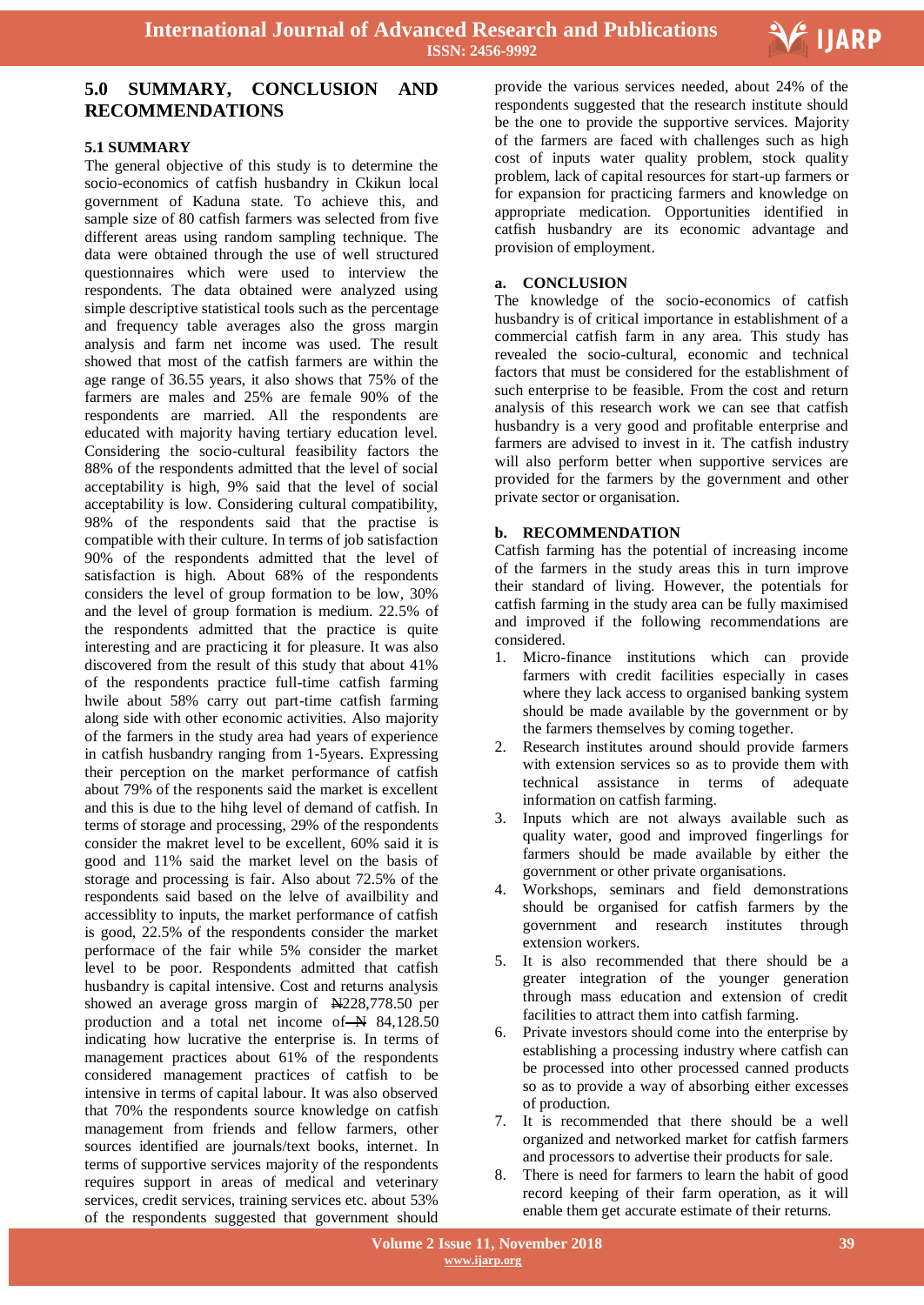

#### **REFERENCES**

- [1]. Adeniran I.A (2007): Aquaculture revelation, the biodisc.
- [2]. Adeleye O.A (1992): Conservation needs of fisheries resources and orientation for sustainable capture and culture and practice.
- [3]. Aquaculture Inland Fishery Project (2004), Inventory of fish farms in Nigeria Aquaculture and inland fisheries project annex 11 of the national special Programme for food security with the agriculture department programme in all states and F.C.T
- [4]. Arokoyo, T.J and Bolorunduro P.I (1995): Fisheries technology transfer. The Nigerian experience and lesson. Paper presented at the 1<sup>st</sup> pan African fisheries congress organized by the fisheries society of Africa (FISA), Nairobi, Kenya.
- [5]. Ayeni J.S.O (1991): Management for sustainable exploitation of lakes and reservoirs. FISON quarterly lecture series.
- [6]. Balogun, A.D (1989) Growth performance and nutrient utilisation of fingerlings of Clarias gariepinus.
- [7]. Bocek, A (1996): Water harvesting and aquaculture development international center for Aquaculture and aquatic environment swingle Hall. University of Alabama.
- [8]. Bolorunduro P.I: (2004): Post Harvest Loss Assessment and adoption of dissemination. Technologies in artisanal fisheries of northern Nigerian. Unpublished Ph.D Thesis.
- [9]. Bruton M.N: The food and feeding behaviour of clarias gariepinus in lakew Sibaya in South Africa.
- [10]. Central Bank of Nnigeria (2004): Annual report and statement of accounts for year ended Dec 1993, pp 62-64.
- [11]. Clay D. (1979): Population biology, growth and feeding of African catfish with special Reference to juveniles and their importance in fish culture.
- [12]. Emeka Ezekiel (2007): How Nigerian can achieve breakthrough in fish production, the Entreprenuer today.
- [13]. Fagbenro O.A, Akinbulumo, M.A and Ojo S.O (2004): Aquaculture in Nigeria History and prospects. world aquaculture 21p vol35 No2.
- [14]. Egbenor O.A (1992)a: Quantitative dietary requirement of clariass gariepinus. J Appl.
- [15]. F.A.O (1995): The state of world fisheries and aquenculure. F.A fisheries Department.
- [16]. F.A.O (2000) year book of fisheries satieties F.A.O publication
- [17]. F.A.O (2005): Report on expert consolation on small scale fisheries dept.
- [18]. Greenwood A.M (1989): Controlled propagation of Africa catfish, claries gariepinus Biogenetic relations of body weight and feeding aquaculture, world aquaculture.
- [19]. Ita E.O 91993) Inland fisheries resources of Nigeria F.A.O Rome.
- [20]. Longhurst A.R (1961): Report on the fisheries resources of Nigeria. Federal fisheries Services Lagos.
- [21]. Maclaren P.R Brackish water fish cultivation experiments, Onikan Lagos Fed. Fisheries Occ. Paper.
- [22]. Mike McGee and Andrew Lazur (1998): Alternative opportunity for small farmers Catfish Production.
- [23]. Moussa N.A and de moore. H (1956): History and Biology of the African catfish,
- [24]. NAERLS (2000): Economics of Aquaculture production bulletin No 107.
- [25]. NIFFR (1997): National institute of catfish water research. Status report on Nationality coordinated Research programme in fisheries.
- [26]. NIOMR (1998): Nigerian institute for oceanography and marine research, NCRP Implementation.
- [27]. Olagunju F.I Adesiyna I.O, and A.A Ezekiel (2007): Economic viability of catfish Production in Oyo State, Nigeria.
- [28]. Olukosi, J.O and Erhabor, F.O (1987): Introduction to farm management Economics Agitab publication, Zaria.
- [29]. Omitoyin B.O. (2005) Introduction to fish farming in Nigeria University of Ibadan Press.
- [30]. Otubusin O.S, O.J Ayanda, G.O Opeloye and I.G Asokome (1991): economic feasibility of cage fish farming. Proceeding of  $4<sup>th</sup>$  annual conference on the committee on directors of research institutes (CODRI).
- [31]. Oyedapo B.D, Olomola A.S (1991): capture fisheries and aquaculture in Nigeria; A comparative, economic analysis. African rural social science series, research Report on No 13.